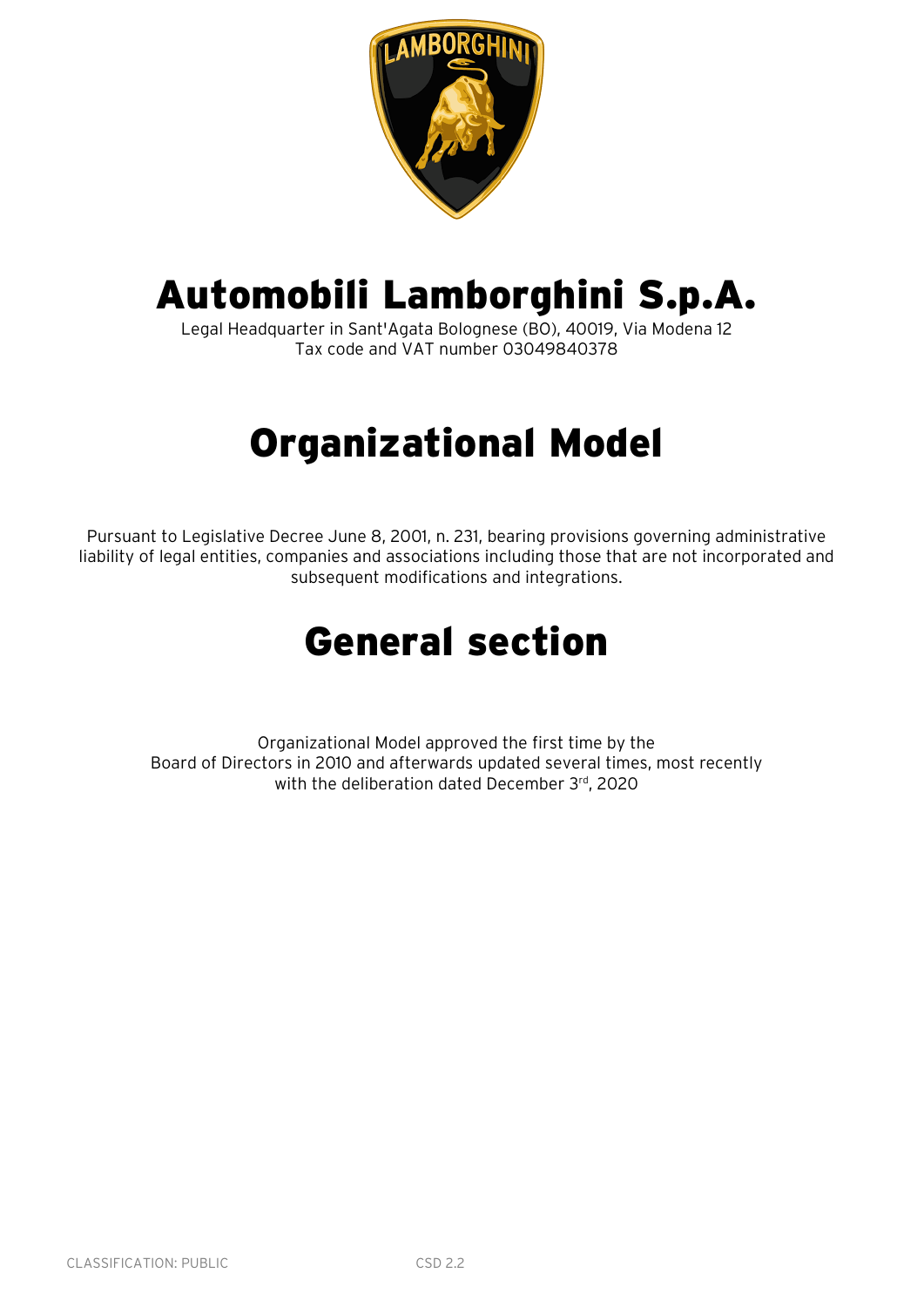

#### INDEX

| 1.1. |                                                                                               |  |
|------|-----------------------------------------------------------------------------------------------|--|
| 1.2  |                                                                                               |  |
| 1.3  |                                                                                               |  |
| 1.4  |                                                                                               |  |
| 1.5  |                                                                                               |  |
| 1.6  |                                                                                               |  |
| 1.7  |                                                                                               |  |
| 1.8  | The Organisation, Management and Control Model in the context of the Company's organisational |  |
|      |                                                                                               |  |
|      | 2 AUTOMOBILI LAMBORGHINI ORGANIZATIONAL, MANAGEMENT AND CONTROL MODEL 12                      |  |
| 2.1  |                                                                                               |  |
| 2.2  |                                                                                               |  |
| 2.3  |                                                                                               |  |
| 2.4  |                                                                                               |  |
| 2.5  |                                                                                               |  |
| 2.6  |                                                                                               |  |
| 2.7  |                                                                                               |  |
| 2.8  |                                                                                               |  |
| 2.9  |                                                                                               |  |
|      |                                                                                               |  |
| 3.1  |                                                                                               |  |
| 3.2  |                                                                                               |  |
| 3.3  |                                                                                               |  |
| 3.4  |                                                                                               |  |
| 3.5  |                                                                                               |  |
| 3.6  |                                                                                               |  |
| 3.7  |                                                                                               |  |
| 3.8  |                                                                                               |  |
|      |                                                                                               |  |
| 4.1  |                                                                                               |  |
| 4.2  |                                                                                               |  |
| 4.3  |                                                                                               |  |
| 4.4  |                                                                                               |  |
|      |                                                                                               |  |
| 5.1  |                                                                                               |  |
| 5.2  |                                                                                               |  |

#### ANNEX "A" SPECIAL SECTIONS

| <b>Section</b> | <b>Family of crimes</b>                            |
|----------------|----------------------------------------------------|
| Section A      | Crimes against Public Administration               |
| Section B      | Computer crimes                                    |
| Section C      | Corporate crimes                                   |
| Section D      | Private corruption                                 |
| Section E      | Crimes against intellectual property               |
| Section F      | Violations of Copyright law                        |
| Section G      | Crimes against individuals and employment of third |
|                | citizens whose stay is irregular                   |
| Section H      | Crimes of manslaughter and personal injury in      |
|                | violation of occupational health and<br>safety     |
|                | regulations                                        |
| Section I      | Receiving, money laundering and use of money,      |
|                | goods or profits from illegal activities and self- |
|                | laundering                                         |
| Section J      | <b>Transnational crimes</b>                        |
| Section K      | Environmental crimes                               |
| Section L      | Crimes of racism and xenophobia                    |
| Section M      | Crimes of fraud in sports competitions             |
| Section N      | Fiscal crimes                                      |
| Section O      | Smuggling crimes                                   |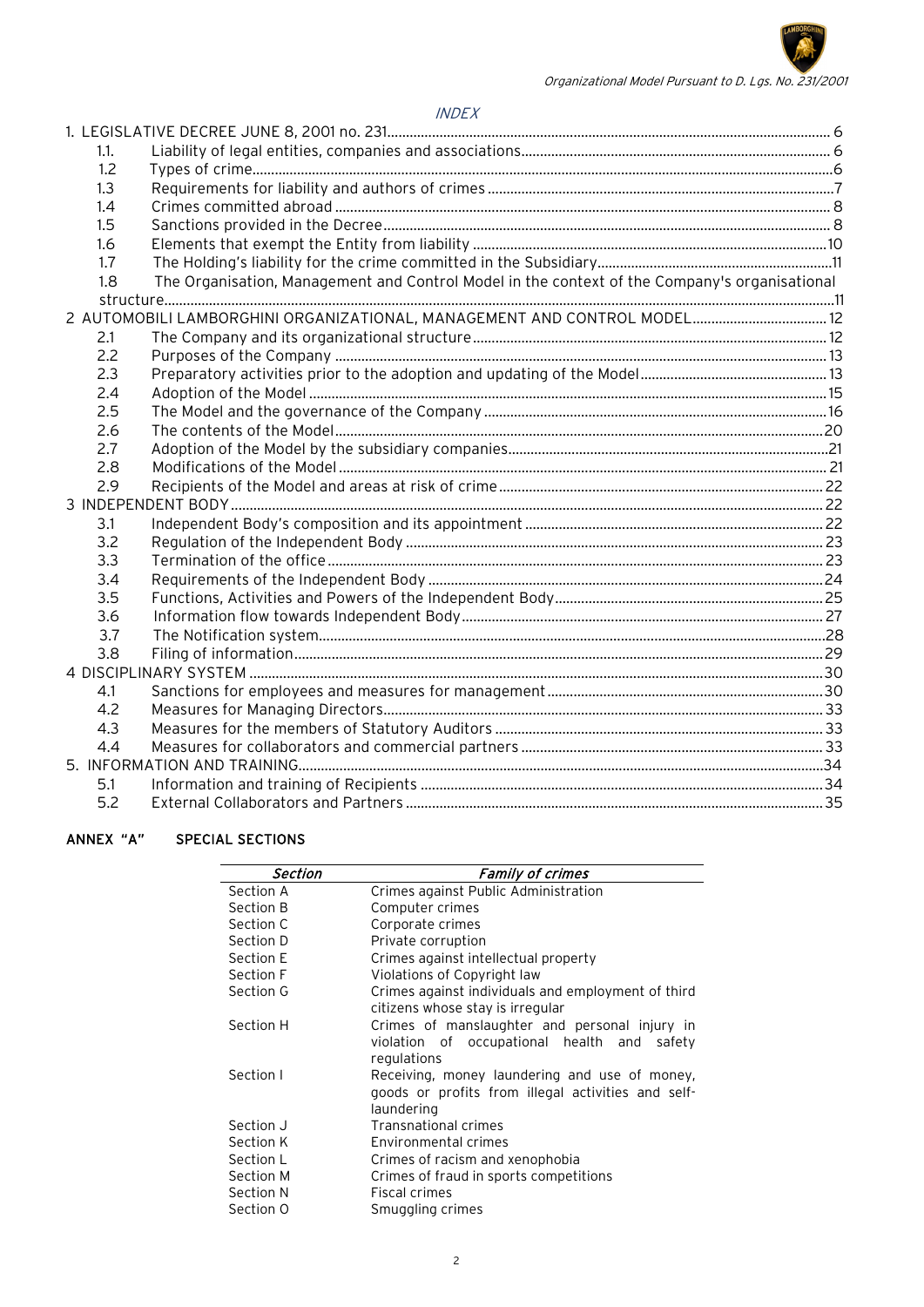

#### ANNEX "B" ETHIC CODE

| ANNEX "C" | <b>REGULATORY</b>    | APPENDIX. | <b>CONTAINING</b> | THE | <b>LIST</b> | AND | DESCRIPTION | OF. |
|-----------|----------------------|-----------|-------------------|-----|-------------|-----|-------------|-----|
|           | THE PREDICATE CRIMES |           |                   |     |             |     |             |     |

# Glossary

| 4-Eyes Principles                                                  | Essential principle of the Internal Control System for which no operation,<br>transaction or business activity may be carried out without the<br>authorization of at least two people belonging to different functions,<br>according to the proxy and delegation system in place                                                                                                                                                                             |
|--------------------------------------------------------------------|--------------------------------------------------------------------------------------------------------------------------------------------------------------------------------------------------------------------------------------------------------------------------------------------------------------------------------------------------------------------------------------------------------------------------------------------------------------|
| Managing Director                                                  | Member of the Board of Directors of Lamborghini S.p.A.                                                                                                                                                                                                                                                                                                                                                                                                       |
| Activities exposed to the risk of crime or<br>sensitive activities | Indicate the processes, operations or acts or set of operations and acts in<br>the performance of which, in relation to the types of crimes, it is abstractly<br>possible, on the part of the people who carry out their activity for the<br>Company, the commission of a crime included in these cases                                                                                                                                                      |
| Areas exposed to the risk of crime                                 | Functions, offices and/or departments within which comes may abstractly<br>be committed                                                                                                                                                                                                                                                                                                                                                                      |
| CCNL                                                               | National Collective Labour Agreement of "Industria metalmeccanica e<br>della installazione di impianti", applied by Automobili Lamborghini S.p.A.                                                                                                                                                                                                                                                                                                            |
| Ethic Code                                                         | The Ethic Code adopted by Automobili Lamborghini S.p.A. contains the<br>general ethical principles of conduct, recommendations, obligations and<br>prohibitions that the Company, employees and collaborators of Automobili<br>Lamborghini are required to know and respect. The Ethic Code constitutes<br>integration and completion of the Organizational Model and of any act or<br>procedure or rule adopted to ensure the fulfilment of the latter.     |
| <b>Board of Directors</b>                                          | The Board of Director of Automobili Lamborghini S.p.A.                                                                                                                                                                                                                                                                                                                                                                                                       |
|                                                                    |                                                                                                                                                                                                                                                                                                                                                                                                                                                              |
| Collaborators                                                      | It is meant any person who has a collaborative relationship in place, without<br>being subject to subordination, agency, representation and/or other<br>professional relationships that are not of a subordinate nature.                                                                                                                                                                                                                                     |
| Sales Partner                                                      | It is meant subjects or organizations that sell Lamborghini brand products,<br>spare parts, after-sales services, and financial services to final customers<br>on the basis of licenses issued by Automobili Lamborghini S.p.A., involving<br>individuals or legal entities as external business partners. These subjects<br>have a contractual relationship with Automobili Lamborghini S.p.A. and act<br>in the interest or at the request of the Company. |
| Decree o D.Lgs 231/01 or Decree 231/01                             | Legislative Decree no. 231 of 8 june 2001, as successively revised and<br>integrated                                                                                                                                                                                                                                                                                                                                                                         |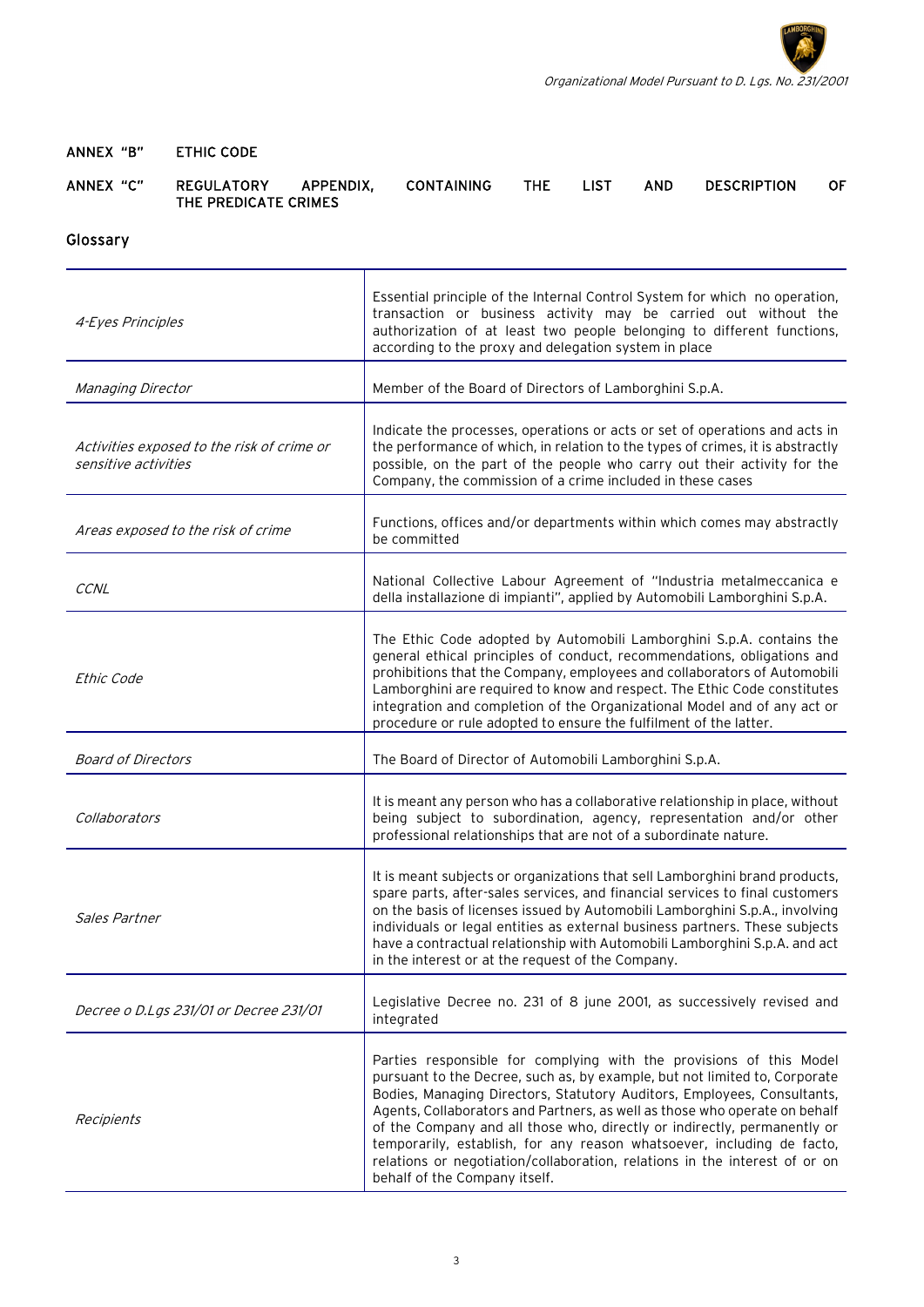| Employees                                           | All persons who have a subordinate or self-employed relationship with<br>Automobili Lamborghini S.p.A. including managers and FSE, as defined in<br>art. 2, paragraph 1, letter (a) of Legislative Decree 81/08.                                                                                                                                                                              |
|-----------------------------------------------------|-----------------------------------------------------------------------------------------------------------------------------------------------------------------------------------------------------------------------------------------------------------------------------------------------------------------------------------------------------------------------------------------------|
| Entity                                              | Collective organization with a certain organizational autonomy, to which<br>Legislative Decree 231/2001 applies and refers, which makes specific<br>reference to legal identity, companies and associations even without legal<br>identity (e.g. corporations, partnerships, associations, foundations,<br>cooperatives and mutual insurance companies, consortia with external<br>activity). |
| Suppliers                                           | Suppliers of goods and services of Automobili Lamborghini S.p.A. that do<br>not belong to the definition of Partner.                                                                                                                                                                                                                                                                          |
| Audi Group or Group                                 | It is meant the Group of Audi AG Ingolstadt - to which Automobili<br>Lamborghini S.p.A. belongs - and which in turn is part of the VW Group,<br>headed by Volkswagen AG.                                                                                                                                                                                                                      |
| Automobili Lamborghini, Lamborghini, AL,<br>Company | Automobili Lamborghini S.p.A. - company with sole shareholder part of the<br>Audi Group, based in Sant'Agata Bolognese (BO), via Modena 12, which<br>adopts this Model                                                                                                                                                                                                                        |
| Guidelines                                          | The "Guidelines for the construction of Organization, Management and<br>Control Models pursuant to Legislative Decree 231/2001", prepared by<br>Confindustria (Confederation of Italian Industry)                                                                                                                                                                                             |
| Model, Organizational Model or MOGC                 | Organizational, Management and Control Model adopted by Automobili<br>Lamborghini S.p.A., pursuant to articles 6 and 7 of the Decree. The Model<br>is constituted in its entirety by the General Section, the Special Sections<br>and the Annexes.                                                                                                                                            |
| Company Organs                                      | Board of Directors and Shareholder's meeting of Automobili Lamborghini<br>S.p.A.                                                                                                                                                                                                                                                                                                              |
| Company's control organs                            | It is meant the Statutory Auditors, appointed in accordance with the Italian<br>Civil Code and the Independent External Auditing Company in charge of<br>the legal audit in accordance with Legislative Decree 39/2010.                                                                                                                                                                       |
| Independent body or OdV                             | Indicates the Body responsible for supervising the operation and<br>compliance with the Model, appointed by the Board of Directors of<br>Automobili Lamborghini S.p.A. in accordance with art. 6 of Legislative<br>Decree 231/01                                                                                                                                                              |
| General section                                     | The part of the Model containing, among other things, the description of<br>the functions of the Model and the Independent Body, as well as a<br>description of the organization and structure of Automobili Lamborghini<br>S.p.A.                                                                                                                                                            |
| <b>Special Section</b>                              | The parts of the Model expressly dedicated to each family of crime<br>identified as relevant to the activity of Automobili Lamborghini S.p.A.,<br>which describe the specificity of the crimes, the Areas and Activities<br>exposed to the crime risk, the main features of the control and prevention<br>system, as well as the control and monitoring activities of the Independent<br>Body |
| Public Administration o P.A.                        | It is meant all public entities and parties (State, Ministries, Regions,<br>Provinces, Municipalities, etc) and public law bodies, concessionaires,<br>contracting authorities, mixed limited liability companies, etc) and all<br>other entity who perform in some way the public function in the interest of<br>the community and therefore in the public interest.                         |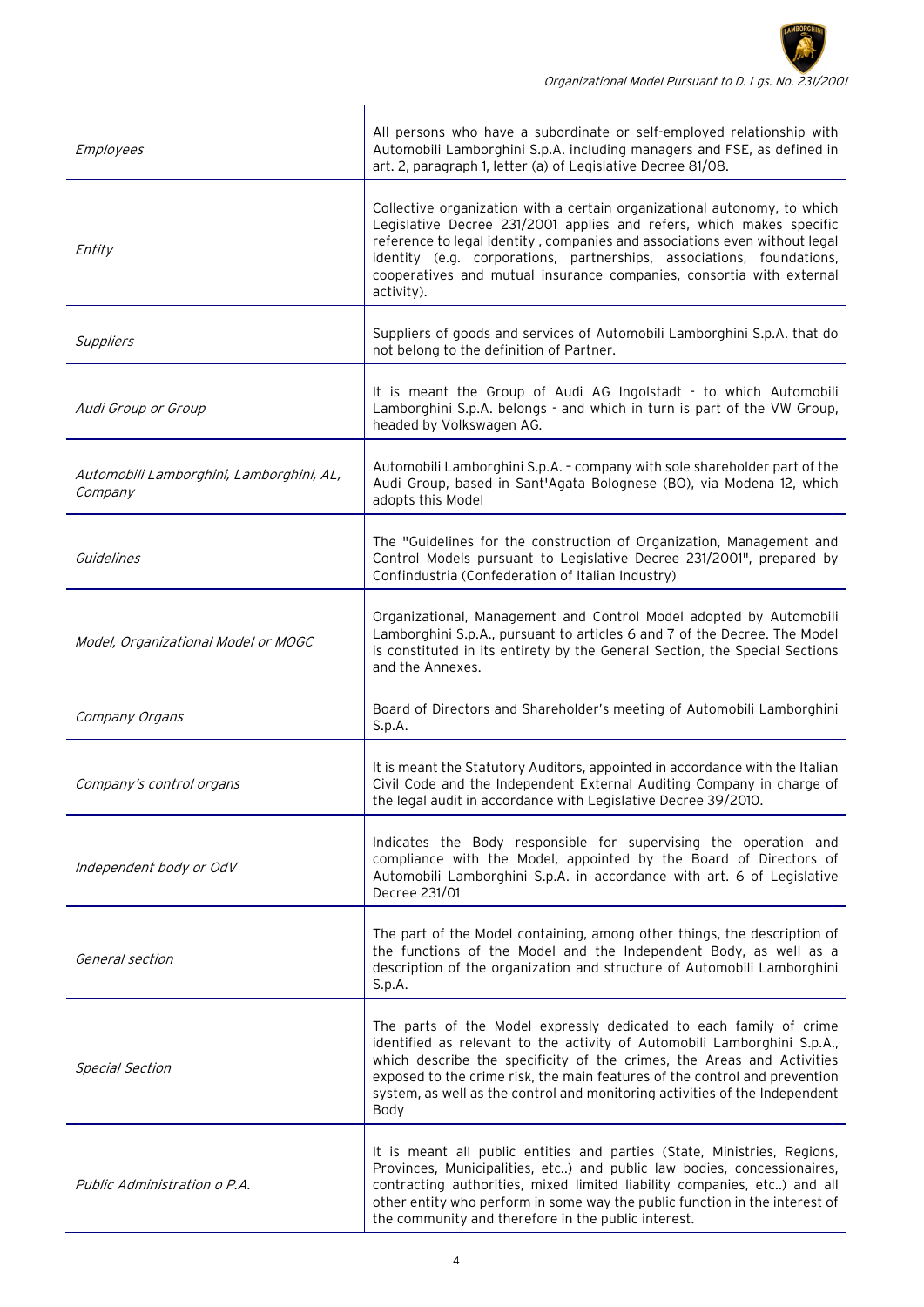| Crimes                                                                  | The types of crime to which the provisions of the Decree apply. The<br>Organizational Model of Automobili Lamborghini S.p.A. includes the list of<br>the Crimes provided for by the Decree updated on the date of approval of<br>the MOGC.                                                                                                                                                                                                                                                                              |
|-------------------------------------------------------------------------|-------------------------------------------------------------------------------------------------------------------------------------------------------------------------------------------------------------------------------------------------------------------------------------------------------------------------------------------------------------------------------------------------------------------------------------------------------------------------------------------------------------------------|
| Internal control system                                                 | The set of procedures, processes, application practices and management<br>and information systems adopted by Automobili Lamborghini S.p.A. and<br>aimed at the governance and control of all company activities. The Internal<br>Control System also includes the rules for the assignment of powers of<br>signature.                                                                                                                                                                                                   |
| Health and Safety Management System (In<br>Italian "SGSL") at workplace | Company organizational system aimed at ensuring the achievement of the<br>objectives of health and safety at work, in compliance with the provisions<br>of art. 30 of Legislative Decree 81/2008 and suitable to prevent the crimes<br>referred to in Articles. 589 and 590 c.3 of the Penal Code committed in<br>violation of accident prevention rules on the protection of health and<br>safety at work.                                                                                                             |
| Disciplinary system                                                     | The disciplinary system adopted according to articles 6 and 7 of the<br>Decree                                                                                                                                                                                                                                                                                                                                                                                                                                          |
| Apical subjects                                                         | Indicates the individuals with autonomous power to make decisions in the<br>name and on behalf of the Company, within the exercise and limits set by<br>their respective mandates. Pursuant to Article 5, paragraph 1, letter A) of<br>Legislative Decree 231/2001, these are persons who are representatives,<br>directors or managers of the company or one of its organizational units<br>with financial and functional autonomy as well as by people who exercise,<br>even de facto, management and control thereof |
| Persons subject to others' direction or<br>Subordinated                 | Indicates individuals subject to the direction or supervision of one of the<br>Apical persons as indicated in art. 7 of the D.Lgs. n. 231/2001                                                                                                                                                                                                                                                                                                                                                                          |
| <b>TUS</b>                                                              | Consolidated Law on Security, as per Legislative Decree n.81 of 9 April<br>2008 and subsequent revisions and integrations                                                                                                                                                                                                                                                                                                                                                                                               |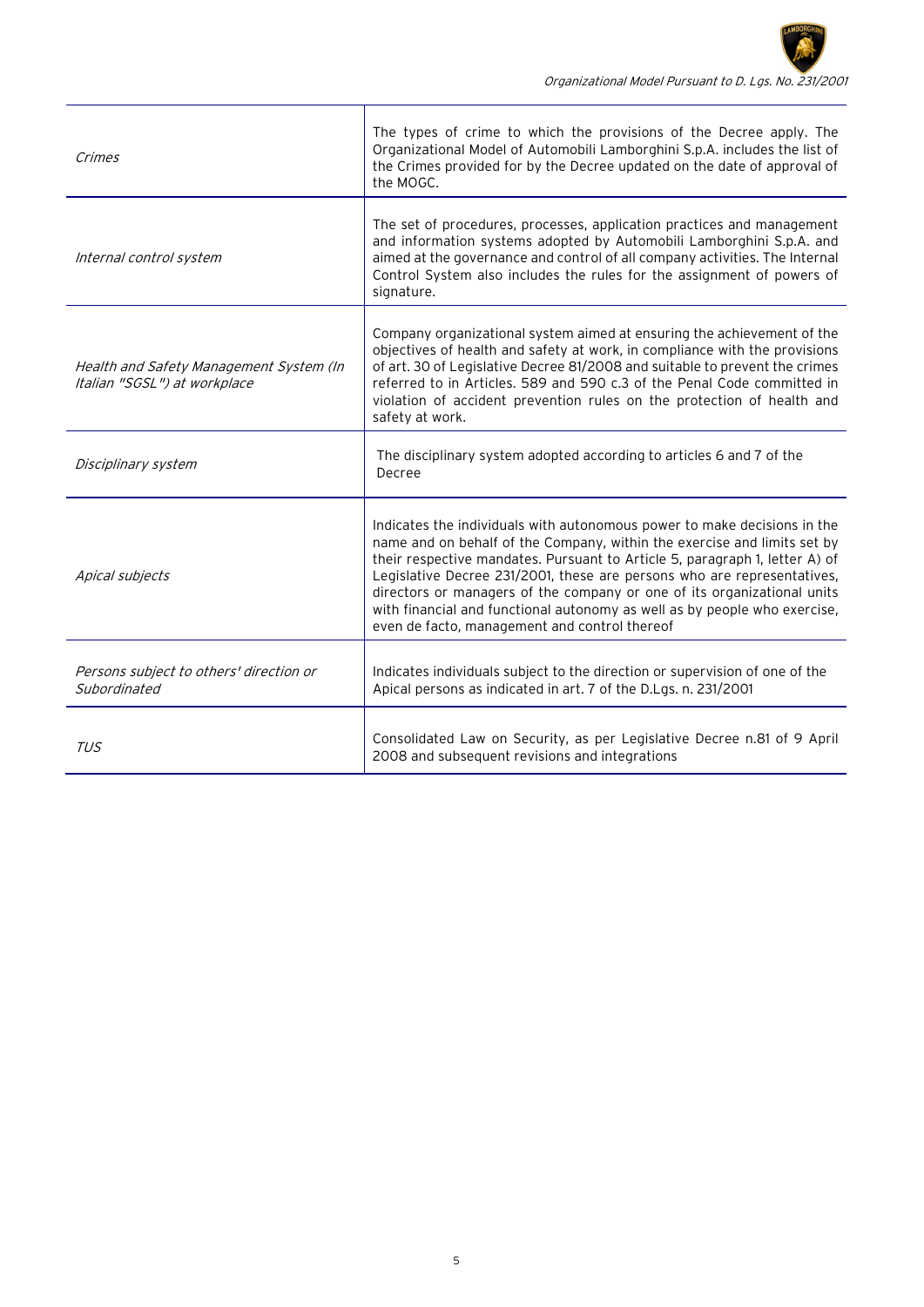# <span id="page-5-0"></span>1. LEGISLATIVE DECREE JUNE 8, 2001 NO. 231

#### <span id="page-5-1"></span>1.1. Liability of legal entities, companies and associations

The Legislative Decree 8 June 2001, No. 231 (hereinafter also referred to as the "Decree") has introduced in the Italian Legal system the administrative liability related to crimes of legal entities (with the definition of Entity it refers to Companies, Association, consortium, hereinafter also referred to as "Entities") for types of crimes committed in its interest or for its benefit by (i) individuals who hold a representative, administrative or managerial position in the Entities or in one of their organizational units that enjoys financial and functional independence, or individuals that, represent, manage and control, also *de facto* the Entities, (ii) or individuals subordinate to the management or supervision of one of the subject referred above. This responsibility is added to the (criminal) liability of the natural person who has committed the offense.

The extension of liability aims to involve in the punishment those Entities that have benefited, directly or indirectly, from the commission of the offence .The sanctions laid down by the Decree could be pecuniary or disqualification as mentioned in the par.1.4 General Part of this Model.

Furthermore, it is worth mentioning that the Entity's liability is provided for attempted crimes and for crimes committed abroad, within Entity's operation that has its headquarters in the territory of the Italian State, unless the Judicial Authority of the State in which the crime has been committed decides to start the prosecution.

## 1.2 Types of crime

The responsibility of the Entity is foreseen not for any kind of crimes but only for the crimes expressly indicated by the Legislator within the Decree. Annex A reports le types of offences referred to the Decree at the date of the Model approval (Types of Crimes) divided in categories. Referring to Annex C for more details, a summary grouped by families of these crimes is provided as:

- Offenses in relations to the Public Administration (e.g. bribery, graft/extortion, embezzlement against the State, fraud against the state, computer fraud against the State, and improper induction to give or promise utility) as mentioned in the Artt. 24 and 25 of D.Lgs. 231/2001;
- Computer crimes and illegal data processing (e.g. unauthorized access to computer or remote system, installation of equipment designed to intercept, prevent or interrupt computer or electronic communications, damage to computer systems or telecommunications) as mentioned in the Art. 24 bis of D.Lgs. 231/2001);
- **The State of the Constange in State 1** Offences relation of the criminal and the criminal of the ign also foreign mafia, election exchange between politics and mafia, kidnapping aimed at robbery or extortion) as mentioned in the Art. 24 ter of D.Lgs. 231/2001);
- Offences against public faith (e.g. forging money, public credit notes, revenue stamps or instrument of recognition signs as mentioned in the art. 25 bis of D.Lgs. 231/2001);
- **Offences against industry and commerce** (e.g. disruption of the freedom and commerce, fraudulent trading, sale of industrial products with false signs) as mentioned in the art. 25 bis.1 of the of D.Lgs. 231/2001;
- Corporate crimes (e.g. false corporate communications, impeding control, unlawful influence over quota/shareholders' meeting, private corruption as mentioned in the art. 25 ter of D.Lgs. 231/2001, amended by Law 262/2005 and recently with the D.Lgs. n. 39/2010, with Law 190/2012, with D.Lgs. 38/2017 and lastly with Law 3/2019);
- Offences related to terrorism or subversion of democracy as mentioned in the art. 25 quater of D.Lgs. 231/2001;
- Offences against individuals (e.g. crimes concerning trafficking or of maintaining individuals to slavery or servitudes) as mentioned in the art. 25 quater.1 and in the art. 25 quinquies of D.Lgs. 231/2001;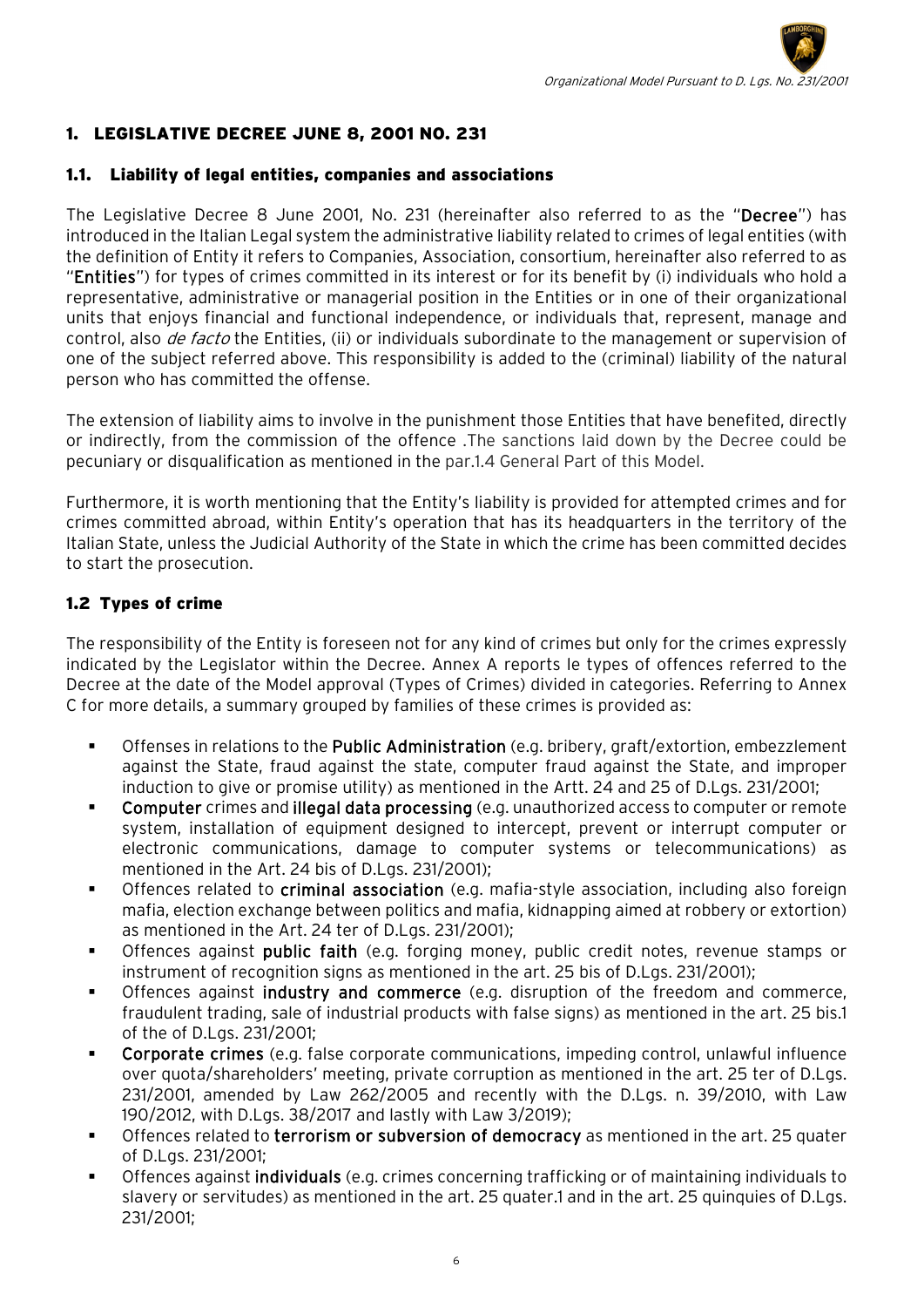

- **•** Offences on Market Abuse (e.g. abuse of inside information and market manipulation) as mentioned in the art. 25 sexies of D.Lgs. 231/2001;
- **Transnational Crimes (e.g. Criminal association and the crimes concerning the impediment to** justice, when are considered as transnational crimes);
- Crimes related to the violation of health and safety at workplace (e.g. Manslaughter and culpable serious or very serious injuries committed in violation of the regulations referring to respecting health and safety at the workplace) as mentioned in the art. 25 septies of D.Lgs. 231/2001
- Receiving, Money laundering, using of money, goods or profit from illegal activities and self- laundering crimes (overall mentioned in the art. 25 octies of the D.Lgs. 231/2001)
- Crimes in violation of Copyright Law as mentioned in the art. 25 nonies of D.Lgs. 231/2001
- Crimes of inducing individuals into not making statements or in making false statement to judicial authorities as mentioned in the art. 25 decies of D.Lgs. 231/2001
- Environmental crimes as mentioned in the art. 25 undecies of D.Lgs. 231/2001
- Crimes of employment of citizen of foreign countries whose stay is illegal as mentioned in the art. 25 duodecies of D.Lgs. 231/2001
- Crime of racism and xenophobia (art. 25 terdecies D.Lgs 231/2001);
- Crimes of fraud in sports competitions, abusive gaming or betting and gambling exercised by means of prohibited equipment (art. 25 quaterdecies D.Lgs 231/2001);
- Tax crimes (art. 25 quinquiesdecies of D.Lgs 231/2001);
- Smuggling offences (art. 25 sexiesdecies of D.Lgs 231/2001).

In addition to these cases, there is also the offence set out in art. 23 of the Decree, which provides that anyone who, in the performance of the activity of the entity to which a penalty or precautionary disqualification measure has been applied, violates the obligations and prohibitions inherent in such penalties or measures, as set out in the following paragraph, is punished.

# <span id="page-6-0"></span>1.3 Requirements for liability and authors of crimes

For the administrative liability of Entities, it is necessary that the supposed crimes have been committed in the interest or for the benefit of the Entity from one of the following persons:

- Individuals who hold a representative, administrative or managerial position in the Entities or in one of their organizational units that enjoys financial and functional independence, or individuals that, represent, manage and control, also de facto, the Entities ("Apical Subjects");of
- Individuals subordinated to the management or supervision of one of the subject referred above ("Subordinated"):

Moreover, the Entity's liability is subject to the following conditions:

- The crimes committed in the interest of the Entity, namely in order to privilege the entity, regardless from the fact that the goals have been actually reached;
- The crime has advantaged the entity regardless from the intention of the individual who has committed it.

Therefore, the Entity is not responsible if the authors of the crime have committed it in their own interest or in the interest of third parties.

The responsibility pursuant to the Decree is an additional one and not a replacement or an exclusion of the responsibility for individuals who materially have committed the crimes and it is autonomous from the latter; in fact, pursuant to the art. 8 of the Decree, the Entity could be considered liable even though the author is not punishable, has not been found or the crime is extinguished for causes different from amnesty.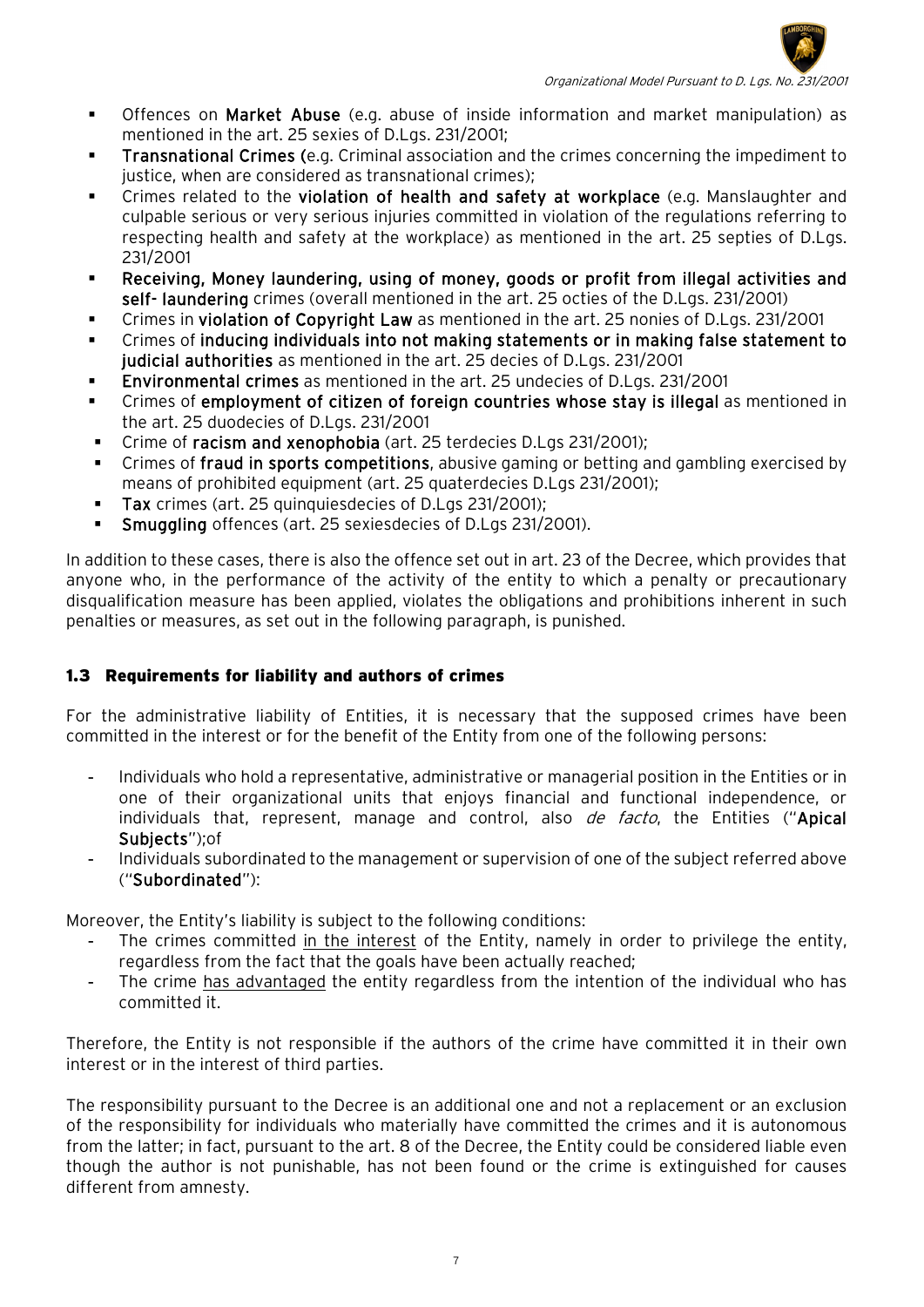## <span id="page-7-0"></span>1.4 Crimes committed abroad

According to art. 4 of D.Lgs. 231/2001, the entity may be called to answer in Italy in relation to Offences - envisaged by the D.Lgs. 23[1](#page-7-2)/2001 - committed abroad<sup>1</sup>

The Descriptive Report to the D.Lgs. 231/2001 underlines the necessity of not leaving unpunished a criminal situation that can actually occur in practice, also in order to avoid any circumvention in the regulatory system in question.

The assumptions, on which the Company's liability for crimes committed abroad is based, are as following:

- I. the Offence must be committed by a person functionally linked to the entity, pursuant to Article 5, paragraph 1, of Legislative Decree no. 231/2001;
- II. the entity must have its head office  $(HQ)$  in the territory of the Italian State;
- III. the Company may respond only in the cases and under the conditions set out in Articles 7, 8, 9, 10 of the Criminal Code (in cases where the law provides that the guilty party - a natural person - is punished at the request of the Minister of Justice, proceedings are taken against the Company only if the request is also made against the company itself)<sup>2</sup> and, also in compliance with the principle of legality set out in Article 2 of Legislative Decree no. 231/2001, only in relation to offences for which its liability is provided for an ad hoc legislative provision;
- IV. if the cases and conditions referred to the aforementioned Criminal Code articles are present, against the entity shall not proceed the State at the place where the offence was committed.

#### <span id="page-7-1"></span>1.5 Sanctions provided in the Decree

Art. 9 of the Decree foresees the following sanctions that can be imposed on the Entity:

- a) pecuniary sanctions;
- b) disqualification/prohibitory sanctions;
- c) confiscation/forfeiture;
- d) publication of the judgment.

The pecuniary sanctions are established by the Judge trough a system of "quotas", that cannot be less than 100 and not more than 1000 and the amount of every single quota shall be within a minimum of € 258 and a maximum of € 1.549. In case of pecuniary sanction, the Judge determinates:

- the number of quotas in consideration to the seriousness of the crime, the level of Entity's liability and the activities implemented for avoiding or mitigating the consequences of the event and for preventing the commission of further crimes.
- the amount of single quota based on the economic and financial conditions of the Entity.

The sanction to be imposed in concrete terms is established by the Judge, on the basis of the criteria established by art. 11 of the Decree or, in other words, the seriousness of the fact, the degree of responsibility of the Entity, the activity performed by the Entity to delimit or mitigate the consequences of the fact and prevent the commission of further Offences, economic and financial conditions of the Entity.

<span id="page-7-2"></span><sup>-</sup><sup>1</sup> Article 4 of D.Lgs. 231/2001 provides as follows : "1. In the cases and under the conditions provided for by articles 7, 8, 9 and 10 of the criminal code, the entities having their headquarters in the territory of the State are also liable in relation to crimes committed abroad, provided that the local State does not proceed against them in which the fact was committed .

<sup>2.</sup> In cases where the law provides that the guilty party is punished at the request of the Minister of Justice, proceedings are taken against the entity only if the request is also formulated against the latter".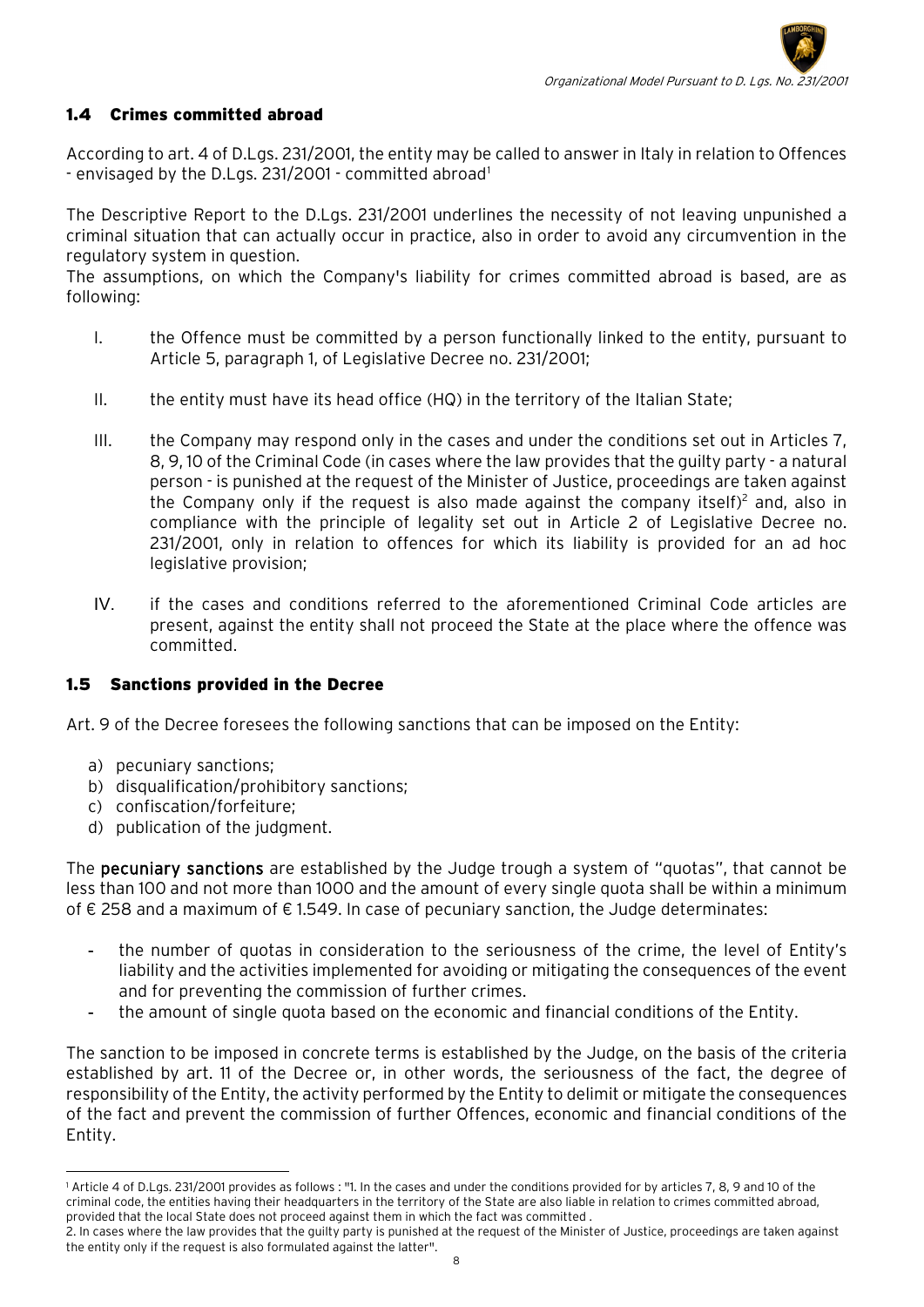It is worth mentioning that in case of homicide and personal injury linked to the violation of the health and safety at work place cannot be sanctioned with a fine less of 1000 quotas. Moreover, in some cases, the pecuniary sanction can be increased.

The **prohibitory sanctions** can only be applied, in conjunction with the pecuniary sanction, when expressly provided for and in relation to administrative offenses specifically listed in the Decree if certain conditions are fulfilled, and are:

- disqualification from conducting business;
- interruption or annulment of authorizations, licenses, permission functional to the commission of the crime;
- prohibition of entering into agreements with the Public Administration, except for obtaining a public service;
- exclusion from facilities, loans, grants and subsidies, as well as the revocation of those already granted if any;
- prohibition of advertising goods and services.

The prohibitory sanctions have duration from 3 months up to 2 years and in particular and exceptional serious cases can be imposed also in a definitive way.

Prohibitory sanctions are applied only in relation to those Offences for which they are expressly provided for and provided that at least one of the following conditions is met:

a) the entity has obtained a significant profit from the commission of the offence and the offence was committed by persons in a top management position or by persons subject to the management of others when, in the latter case, the commission of the offence was determined or facilitated by serious organisational shortcomings;

b) in the event of repetition of the offences.

On the contrary, the application of prohibitory sanctions is excluded when the entity has engaged in the reparative conduct envisaged by Article 17 of D.Lgs. 231/2001 and, more specifically, when the following conditions are met:

a) the entity has fully compensated the damage and has eliminated the harmful or dangerous consequences of the offence or has in any case effectively taken action in this regard;

b) the company has eliminated the organisational shortcomings that led to the offence through the adoption and implementation of organisational models suitable for preventing offences of the type that occurred;

c) the entity has made available for confiscation the profit obtained.

In choosing the applicable prohibitory sanction, the Judge must comply with the same criteria already seen above for monetary measures. In particular, it is required that the prohibitory sanction has the character of specificity, i.e. it relates to the specific activity to which the offence committed by the entity refers.

Among the various prohibitory measures, that of suspension from carrying out the activity cannot be applied except when the imposition of any other sanction is inadequate<sup>[2](#page-8-0)</sup>.

It is also possible that several prohibitory sanctions may be applied jointly.

-

Moreover, the prohibitory sanction could be applied also as interim measures when there are strong evidence of the entity's responsibility and when there are specific and well proved elements that raise the possibility of further crimes of the same nature being committed. The precautionary measures may not last more than one year.

<span id="page-8-0"></span> $^2$  In cases where the conditions exist for the application of a disqualification sanction involving the interruption of the Entity's activity, if the Entity performs a public service or a service of public necessity whose interruption may cause serious harm to the community, or if the interruption of the activity, given the size of the Entity and the economic conditions of the territory in which it is located, it may have significant repercussions on employment, it is provided that the Judge may, in place of the disqualification sanction, order that the activity of the Entity continue under the guidance of a commissioner for a period equal to the duration of the sanction that would have been imposed.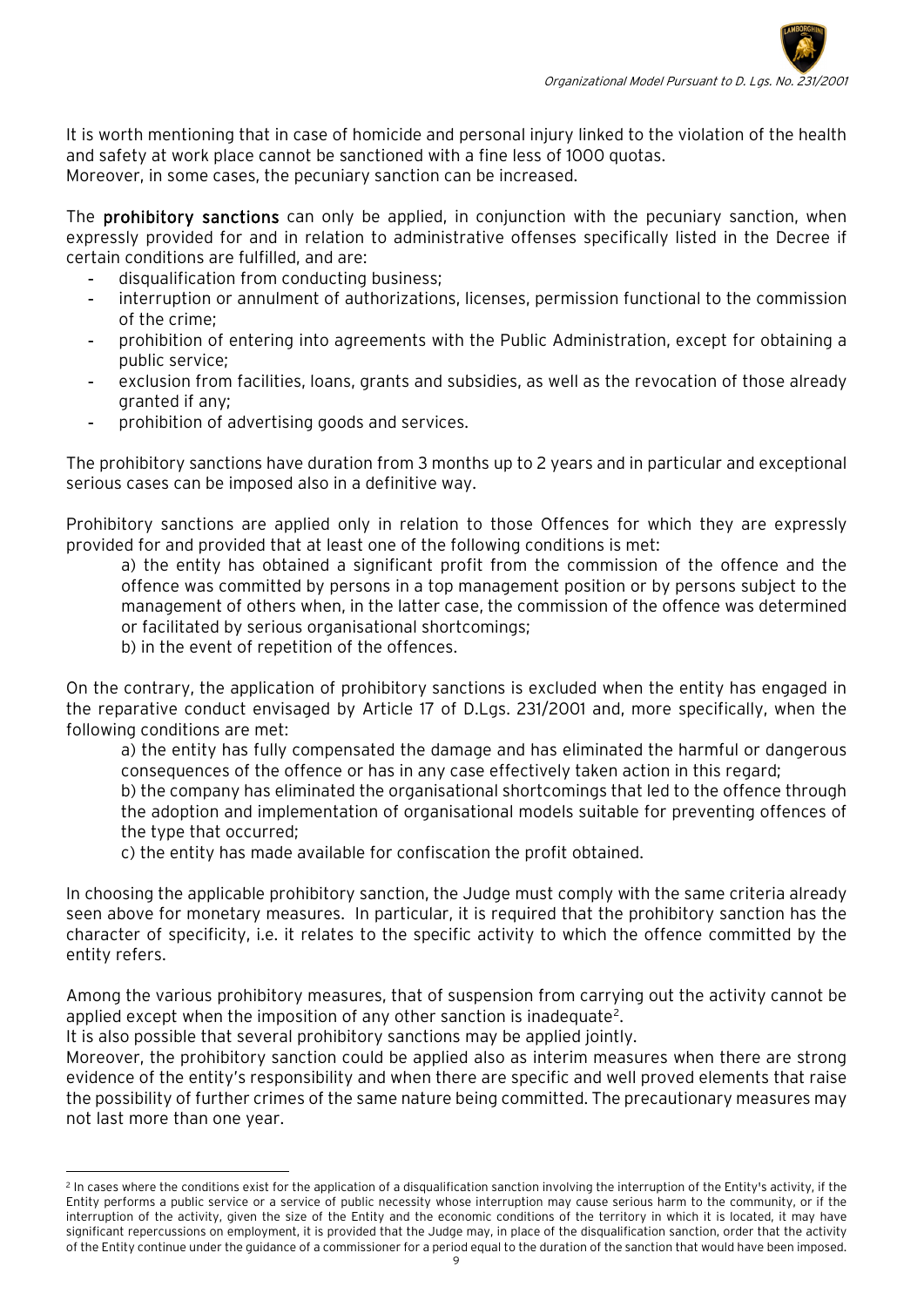

The confiscation of the price or the profit of the crime is always applied in case of conviction judgment of the entity; in the case in which the confiscation of the price or profit of the crime is not possible, the confiscation could be order for other amount of money, goods or other goods of the same value of the price or the profit of the crime (confiscation for equivalent).

The publication of the judgment consists in the publication of an abstract of the conviction or the entire judgment with the expenses borne exclusively by the Entity on one or more newspaper decided by the judge and in the publication in the municipality in which the Entity has its principal office.

## <span id="page-9-0"></span>1.6 Elements that exempt the Entity from liability

The Decree expressly provides, in artt. 6 and 7, the exemption from the administrative liability of the Entity for crimes committed for its advantages and/or interest when the Entity has adopted effective organizational, management and control Model (hereinafter the "Model"), capable of preventing the commission of the crimes listed in the law.

In particular, in case in which the crime has been committed by the Apical Subjects, the Entity is not responsible if proves that:

- The management body of the Entity has adopted and effectively implemented, prior to the commission of the crime, organizational, management and control models capable of preventing the commission of crimes of the same nature of the one committed;
- The task of supervising on the functioning and on the effective compliance of the Model has been entrusted to an Independent Body provided with independent decision making and control powers;
- The individuals that have committed the crimes have fraudulently circumvented said organizational and management models;
- There is no evidence of omitted or insufficient control by the Independent Body on the functioning and compliance of the organizational and management models

In the case of an Offence committed by Apical Subjects there is, therefore, a presumption of responsibility of the Entity due to the fact that these subjects express and represent politics and, therefore, the will of the Entity itself.

In order to be exempt from liability, the Entity must, therefore, demonstrate its extraneousness to the facts alleged against the Apical Subject by proving the existence of the above-mentioned competing requirements and, consequently, the circumstance that the commission of the crime does not derive from its own "organizational fault".

For the crimes committed by the Subordinated, the Entity can be held liable when it has been proved that the commission of the crimes was made possible by the failure to comply with the obligations of managing and supervision. In this case, the Decree has recognized the Entity's liability for violation of the control and supervising powers, that are, typically, the tasks of the top management of a Company (or of the subjects delegated by them).

There is no failure to comply with the obligations of managing and surveillance, if the entity, prior to the commission of the crime, has adopted and effectively implemented an organizational, management and control model capable of preventing the commission of crimes of the same nature of the one committed.

The burden of proof of demonstrating that the organizational model has not been adopted, however, unlike in the case of a crime committed by the Apical Subjects, lies with the prosecution.

The simple adoption of the Model by the management body is not sufficient for the exemption of the responsibility of the entity, being necessary that the Model would be suitable, efficient and effective. On this regard, the Decree lists the main requirements that the organization, management and control model has to meet.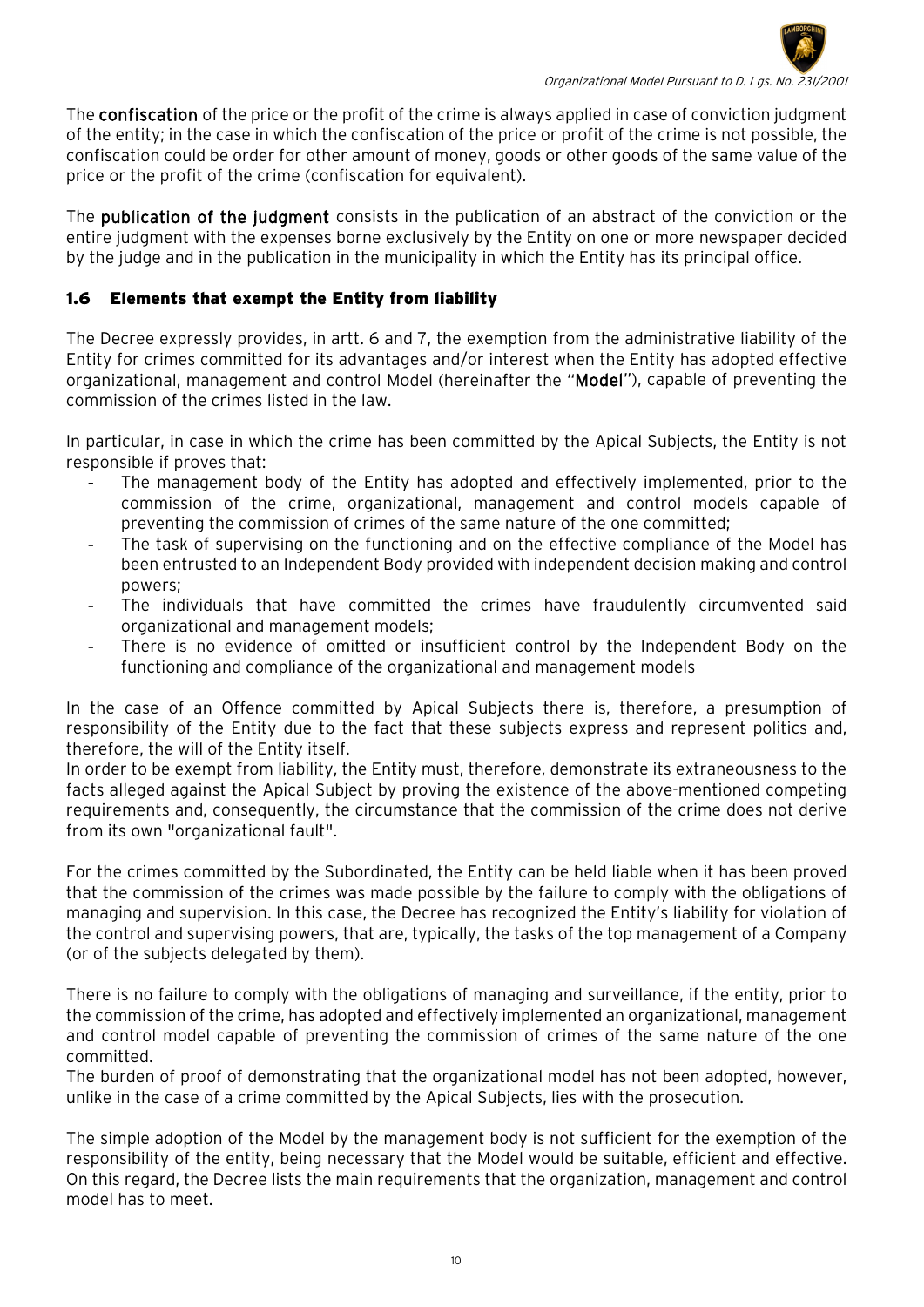

In particular, to prevent crimes, the Model shall (Art. 6 c. 2 of Decree):

- Identify and define the activities of the companies where the crimes listed in the Decree can be committed;
- Provide for specific protocols with the aim of planning the making and implementation of the decision within the Entity in relation to the crimes to be prevented;
- Establish the procedure of finding and management of economic resources capable of preventing the commission of such crimes;
- Provide for duties of information towards the Independent Body entrusted of supervising and of compliance of the organizational, management and control model, in order to allow the concrete operational capability;
- Introduce an internal disciplinary system capable of sanctioning the failure to comply with the measures indicated in the organizational, management and control model, in order to guarantee its effectiveness.

Moreover, with reference to the effective implementation of the Model, it is provided for (Art. 7 c.4):

- Regularly check and eventual modification of the Model when some violation of the prescriptions have been discovered or when change in the organization or in the activity of the company has been carried out;
- Introduction of an internal disciplinary system in order to sanction the failure to comply with the measures indicated in the Model.

At these requirements, it shall be added, with reference of the crimes committed for violation of the prescriptions of health and safety at workplace, those specifically listed in Art. 30, c. 1, of D.Lgs. 9 April 2008, No. 81 ("D.Lgs. 81/08"), according to which the organizational Model shall be construed in a manner that allows the company's system to fulfil all the obligations contained herein.

Moreover, the Model shall provide for suitable registration system of all the fulfilment of all the activities described above and an articulation of functions able to ensure all the technical competence and all the required powers necessary for the check, evaluation, management and control of the risk.

#### 1.7. The Holding's liability for the crime committed in the Subsidiary

As also highlighted by the Confindustria Guidelines in their latest updated version, the holding/controlling company may be held liable for the offence committed in the subsidiary's activity if:

- a crime has been committed in the immediate and direct interest or advantage not only of the subsidiary but also of the holding;
- natural persons functionally linked to the holding have participated in the commission of the crime by making a causally significant contribution (Cassation, Fifth Penal Section, sentence no. 24583 of 2011), proven in a concrete and specific manner.

#### 1.8. The Organisation, Management and Control Model in the context of the Company's organisational structure

The Organizational, Management and Control Model is an integral part of the organizational, administrative and accounting structure that the entrepreneur has the duty to establish pursuant to art. 2086 of the Italian Civil Code.

In fact, in its being oriented towards preventing the commission of the Offences provided by Legislative Decree 231/2001, it is an element that minimizes the risk of sanctions that could potentially have a negative impact on the business continuity and, at the same time, offers a valid tool for the timely detection of critical situations.

In this sense, the Board of Directors provides for the continuous updating and cares for the constant implementation of the Organizational Model.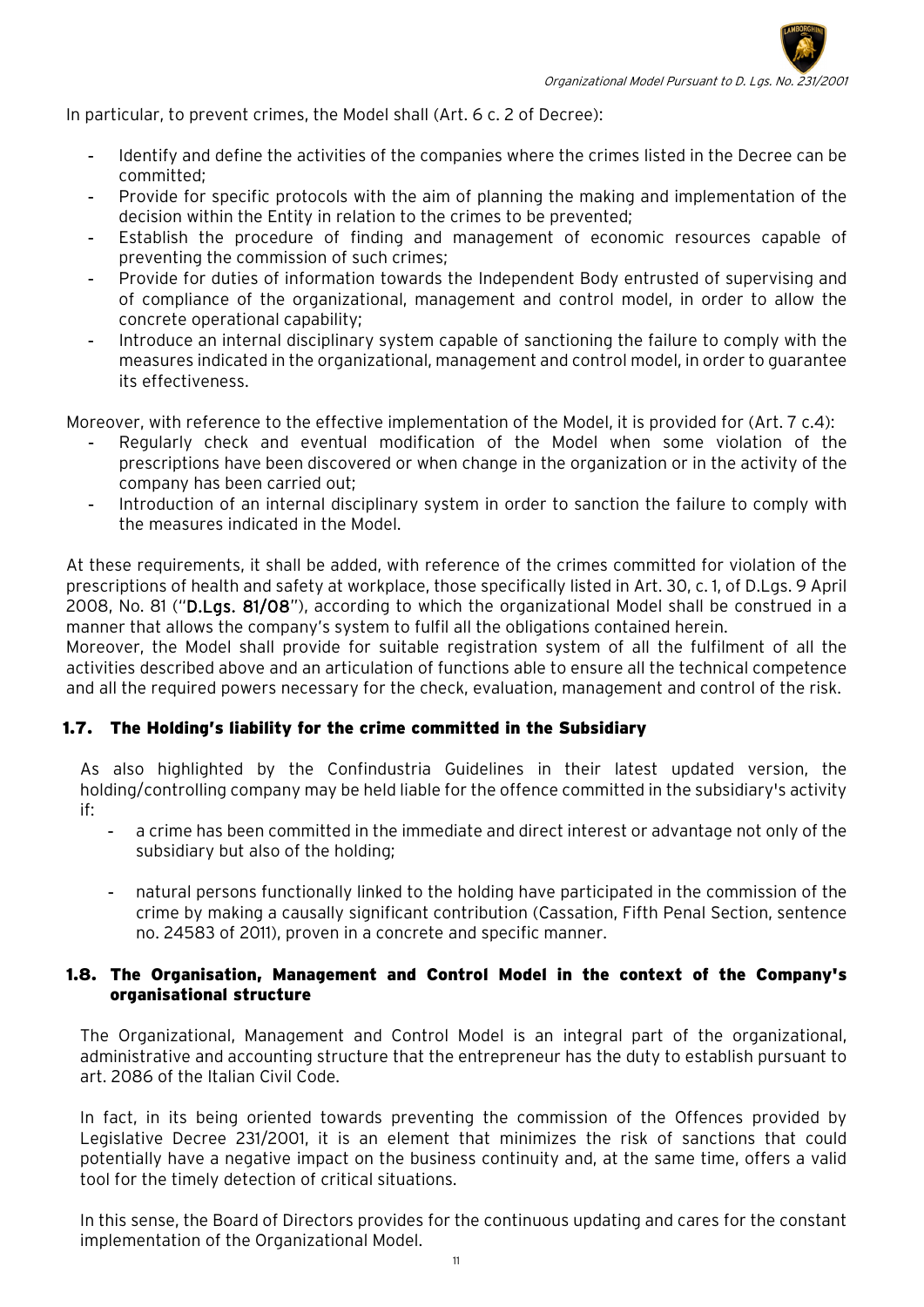

## <span id="page-11-0"></span>2 AUTOMOBILI LAMBORGHINI ORGANIZATIONAL, MANAGEMENT AND CONTROL MODEL

#### <span id="page-11-1"></span>2.1 The Company and its organizational structure

Automobili Lamborghini S.p.A. is a company part of the Audi Group, a German multinational group active in the automotive sector, which in turn is part of the VW Group.

The Company, with registered office in Sant'Agata Bolognese, Via Modena, 12, carries out study, design, development and production, sales, repair and rental of vehicles and prototypes, its engines, accessories and spare parts for its own account and/or for third parties as well as study, design, production and sales, for its own account or for third parties, of articles and clothing accessories, and licensing.

The activity of research and development in the field of composite and innovative materials, the sale and licensing of patents, trademarks, industrial designs as well as the organization of events, and sports car racing complete the description of the Company's object.

Automobili Lamborghini is 100% controlled by AUDI AG and has also the object to carry out the activity of acquisition of shareholdings in other companies/entities, in the automotive field.

The Company carries out its role of holding for all industrial and commercial activities of the Group in Italy and therefore it controls:

- 100% of Volkswagen Group Italia S.p.A.
- 100 % of Italdesign Giugiaro S.p.A.
- 100 % of Officine del Futuro S.p.A. (in liquidation from 31/12/2019)
- ▶ 100% of Ducati Motor Holding S.p.A.

The Company has a "traditional" administration and control system, composed by the following bodies:

- i. Board of Directors with the managing power of the Company pursuant to in Art. 2380-bis of the civil code;
- ii. Statutory Auditors with "administrative control" functions pursuant to Art. 2403 of civil code;
- iii. External Auditors in charge of the accounting control pursuant to civil code;

The Company has established an internal Comitato di Direzione that is regulated according to appropriate Standing Orders. It consists of the direct reports to the Chief Executive Officer and meets regularly to discuss and approve the main activities concerning the Company, including policies, procedures, and the compliance projects also launched at Group request.

Today the Company has a workforce divided into different functional areas so called:

omissis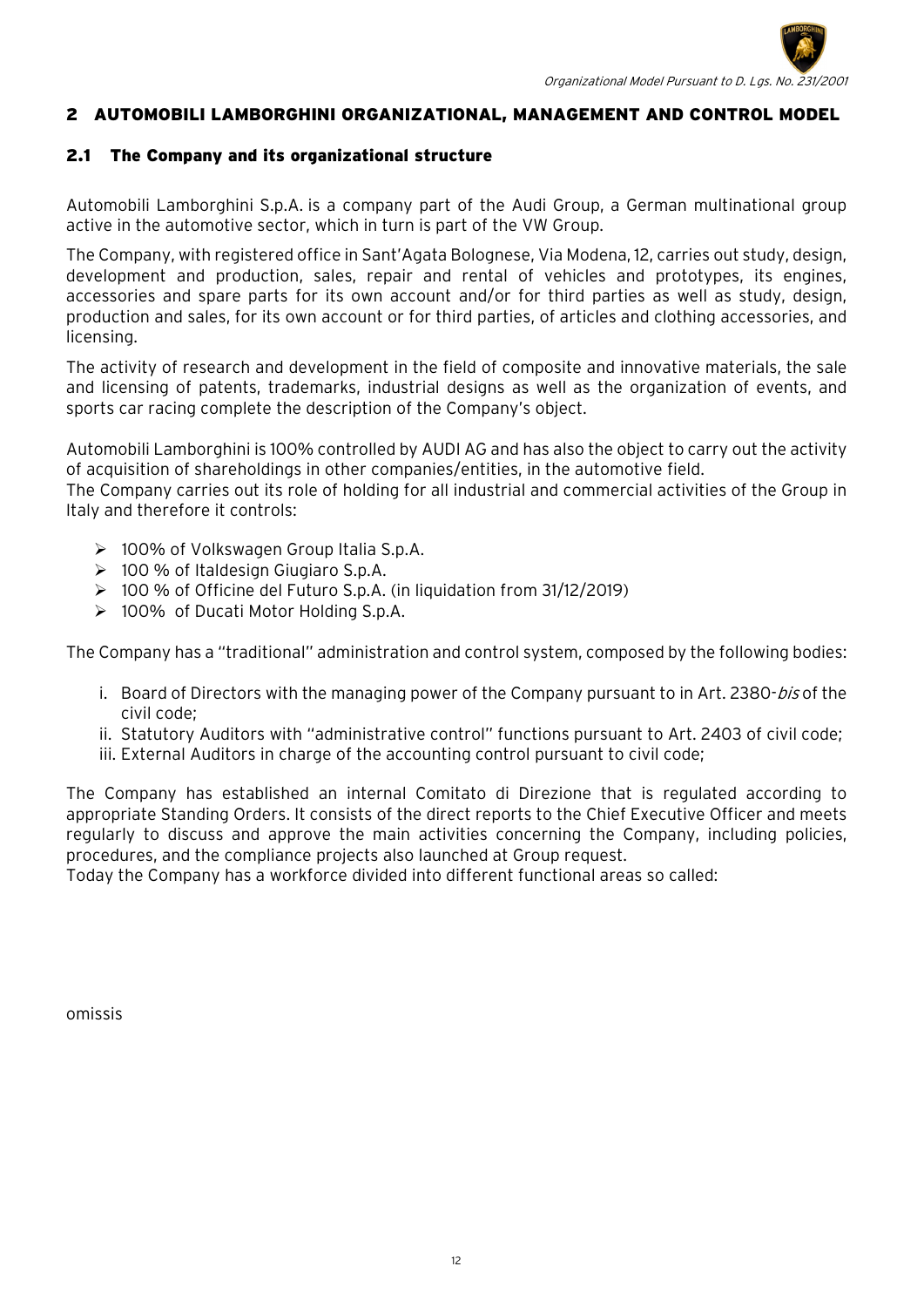

With reference to the areas abovementioned, it is clarified that Legal activities are allocated within the Finance Department, while the activities of Compliance & Risk Management (GRC) reports directly to the Chief Executive Officer according to Group guidelines. This organizational solution has also been implemented at the request of the VW Group, in order to guarantee full segregation and independence of legal activities from compliance activities and vice versa.

# <span id="page-12-0"></span>2.2 Purposes of the Company

Among the purposes that the Company is pursuing, there is the need to ensure the legality, correctness and transparency in the management of its business and its activities, in order to safeguard either its position and image in the market either the expectation of its shareholders, clients and employees thus the community.

In order to reach aforementioned purpose, the Company has adopted, since time, a business governance system construed in accordance to and responding to the best international practice.

In consideration of the foregoing, the Company has deemed consistent with its business policy and objectives the adaptation of its governance system to the provisions set forth in the Decree and proceed to the preparation, adoption and progressive updating of an organizational, management and control model.

With the adoption and constant updating of this Model, Automobili Lamborghini intends to pursue the following main purposes:

- to determine in all those who operate in the name and on behalf of and in any case in the interest or to the advantage of the Company and, in particular in the "231 risk areas", or in the areas where the relevant crimes under the Decree can be carried out, the awareness of the duty to comply with the provisions contained therein and more generally with the company regulations;
- inform the Recipients that the commission, even attempted, of a crime and administrative offence relevant under Legislative Decree 231/01 - even if carried out for the benefit or in the interest of the Company - represents a violation of the Organizational Model and/or the Ethic Code and constitutes an offence punishable by criminal and administrative sanctions, not only against the perpetrator of the Offence, but also against the Company, with the consequent application to the same of the relevant sanctions;
- allow the Company, thanks to a close control and monitoring of the areas with respect to the potential commission of Offences relevant for the purposes of the Decree and the implementation of ad hoc instruments, to intervene promptly to prevent or contrast the commission of the Offences themselves.

#### <span id="page-12-1"></span>2.3 Preparatory activities prior to the adoption and updating of the Model

#### Provision of the Decree and Guide Lines of Confindustria

The preparation and subsequent updates of the Model have been preceded by several preliminary activities in line with the provision of the Decree:

- a) "identification of risks", i.e. analysis of the company's context in order to recognize in which area/sector of the business and according to which modalities, hypothetically a crime indicated in the Decree could occur;
- b) "construction of the control system" (c.d. protocols regarding the scheduling of training and implementation of the entity's decision scheduling), i.e. evaluation of the entity's existing system and its eventual adaptation in order to render it suitable to effectively struggle the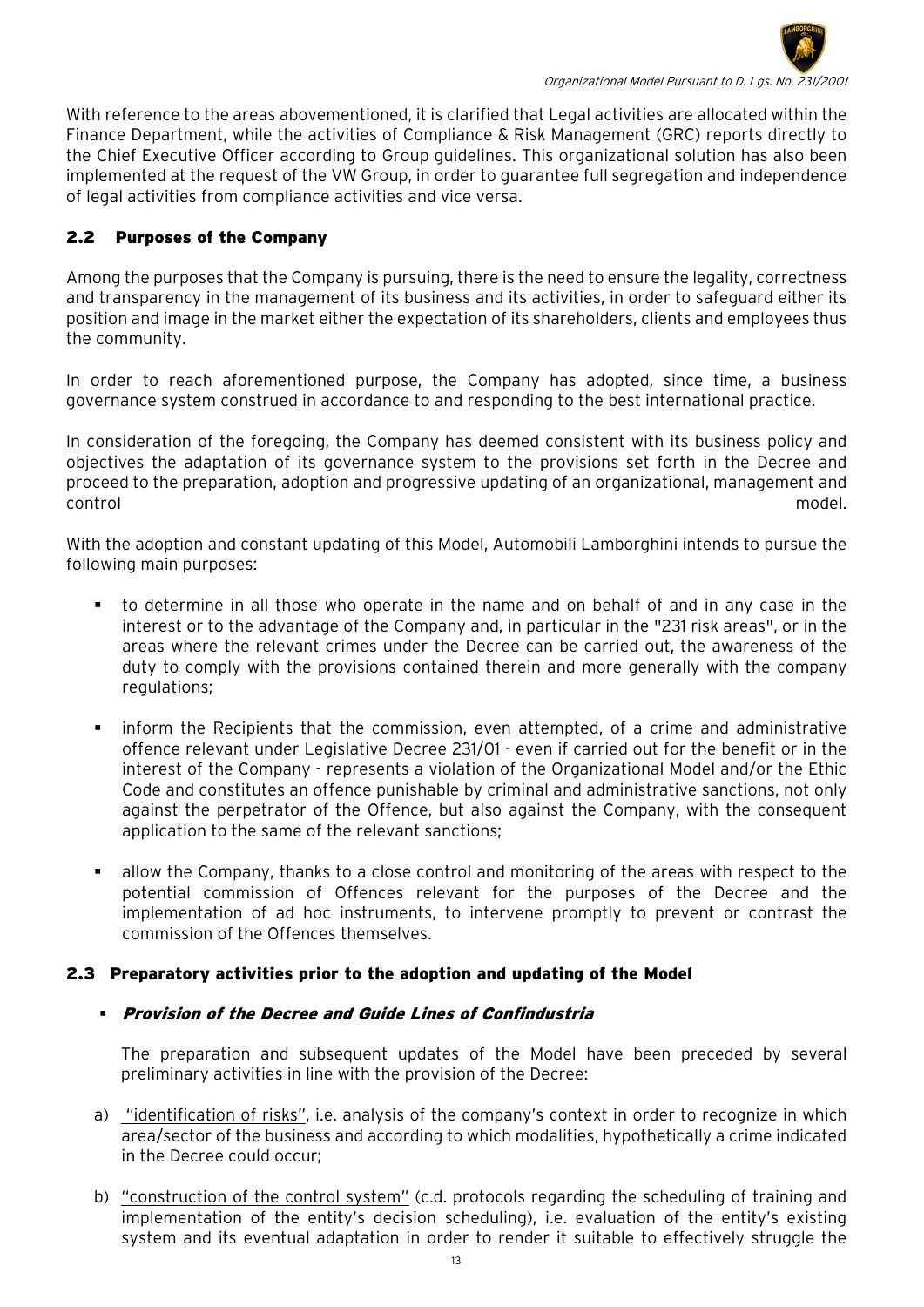

identified risks, namely to reduce risks to an "acceptable level" taking into account: i) the probability of occurrence of the event; ii) impact of the event.

With the compliance of these requirements, the organization and management models can be adopted on the basis of code of practice drawn up by the trade union associations considered as suitable by the Ministry of Justice.

Automobili Lamborghini in this regards, has construed its organizational Model according to the methodology and criteria indicated in the "Guidelines of Confindustria for the construction of organizational, management and control Models pursuant to D.Lgs. 231/2001" ("Confindustria Guide Lines") issued on March  $7<sup>th</sup>$ , 2002 and subsequent, repeatedly amended and most recently in July 2014.

It should be noted, however, that the possible deviation from specific topics of the Guide Lines used as reference does not affect, itself, the validity of the Model.

The single Model, due to the fact that has to be developed with reference to the concrete Entity' peculiarity, may differ from the Guide Lines (which, by their nature, are of a general standard) for a better respond to the prevention requirements as mentioned in the Decree.

#### Operational steps and applied methodology

Since the Model is a "document issued by the Company's Management", in accordance with the provision of Article 6, paragraph 1, letter a) of the Decree, the adoption, the following amendments and integrations are in the responsibility of the Company's Board of Director or of the Managing Directors.

The following phases of activities have been carried out for the preparation and any subsequent updates of the Model, with a further preliminary phase related to the sharing with the management with the aim of an effective involvement in the activities necessary to the adoption of the Model.

The above mentioned preliminary activities have been carried out through a self-assessment activity (with the support of external consultants) related to the examination of the Company's documentation (charts, *policy*, procedures, proxies etc.) of the processes, Company's practice and interviews with the personnel. All the documentations with the evidences of the work carried out are stored in the Company's headquarter and are integral part of the Automobili Lamborghini's Model.

The same activities, as applicable, will be implemented for any future Model's updates.

#### Mapping of "area at risk of crime" and analysis of potential risks

The first phase of activity was related to the identification within the Company's areas whereby theoretically is possible to assume the probable commission of the offenses referred to the Decree.

Afterwards, for every "area", specific activities at risk of crime (sensitive activities) pursuant to the Decree have been identified and for each of said area, have been acknowledged the possible forms of offenses committed.

In the identification of the sensitive activities have been considered either the activities that are directly linked at crime risk, either those "instrumental", namely those activities that – even not directly relevant pursuant to the Decree – might be, in principle, as conditions, occasions or means for the commission of crimes.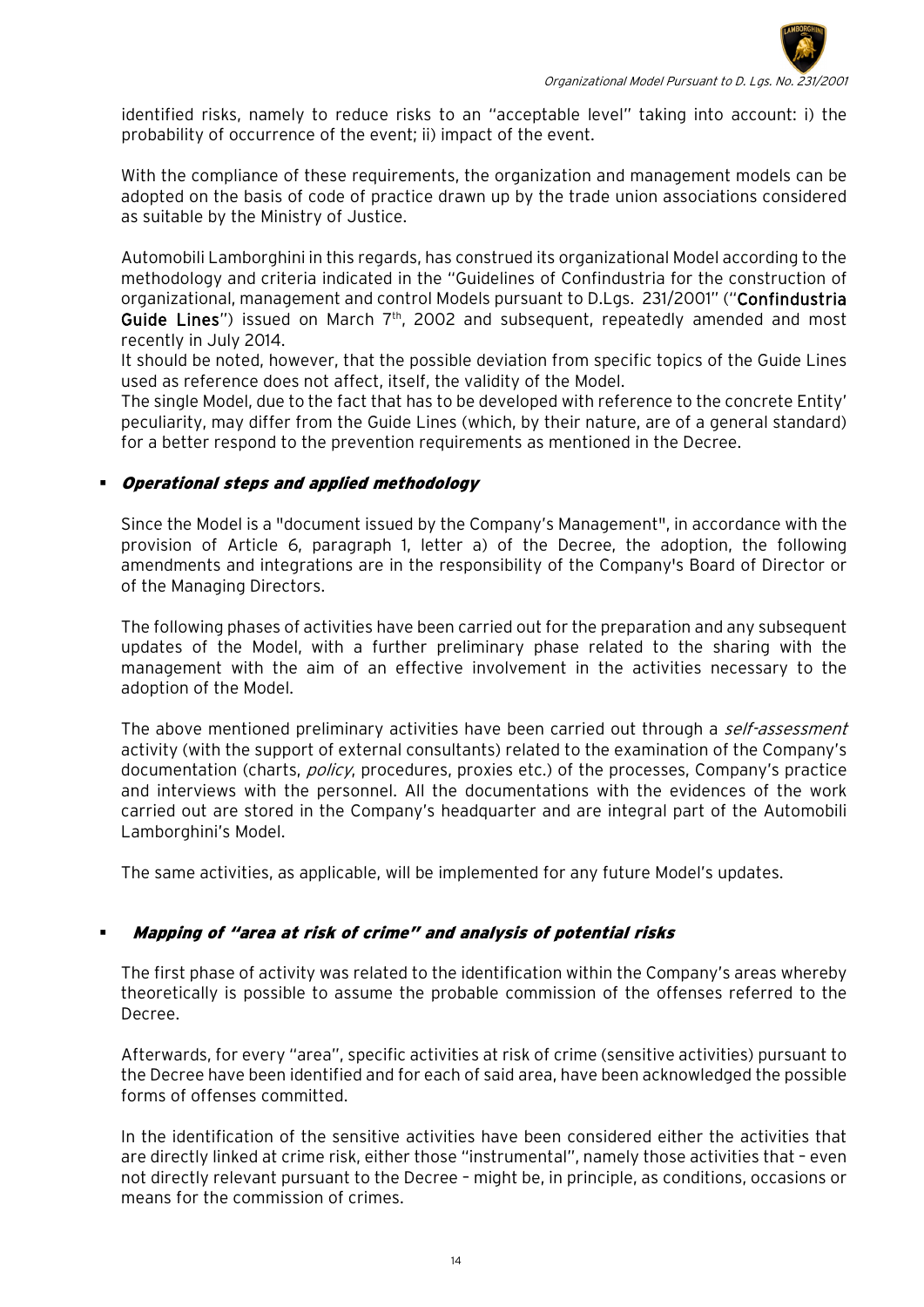#### Risk assessment

After the mapping of the area at risk of crime, an evaluation of the internal control system has been carried out through:

- I. Check, within the risk area and with reference to the activities above described, of the preventive control (i.e. formalized procedures, operative practice, segregation of duties, system of financial resources management etc.) that potentially exists within the Company and their suitability to guarantee that the risk of commission of crimes are reduced to an "acceptable level" ("as is analysis");
- II. Identification, within the existing control system, of possible lack or criticality and the subsequent corrective actions necessary to improve said system ("*gap analysis*").

Within said activity, the suitability of the financial resources system adopted by the Company has been evaluated, with the aim to ensure the accountability, traceability and transparency of the expenses.

#### Construction of the other sections of the Model

In this phase the further sections of the Model have been construed through:

- a) the update of the Ethic Code of the Company in order to adjust its contents with the aims contained in the Decree and the Guide Lines;
- b) the provision of a standard contractual clause to be inserted in the main contracts concluded by the Company with its supplies, clients, distributors, brokers and with all the third parties with whom it has relationship in activities considered at risks pursuant to the Decree;
- c) the definition of the disciplinary and sanctioning system (in addition to the provision foreseen in the applicable CCNL) as consequences to the possible violation of the Ethic Code and the Model;
- d) the appointment of an Independent Body with the provision of powers, prerogative and faculties necessary to fulfill the needs of control on the functioning, effectiveness and compliance with the Model.

# <span id="page-14-0"></span>2.4 Adoption of the Model

Automobili Lamborghini has since 2010 officially adopted its own Organizational, Management and Control Model based on Decree 231/01 requirements.

Afterwards to the date of the first adoption, the Company has initiated the subsequent updates of the Model, in correspondence with the progressive introduction of new crimes in the D.Lgs. 231/2001 and organizational changes that have affected the Company over years.

In particular, from the date of the last update (12 March 2019) until today, the organizational changes, as well as the relevant regulatory changes pursuant to Legislative Decree 231/2001 (which have carried out to the introduction of new cases among those that may determine liability under the Decree, including tax crimes that are of particular relevance), have brought to the launch of a new project to update the Model.

The purposes that the Company intended to pursue with the adoption of the Model are, in addition to what has already been indicated in paragraph 2.2, the following:

- Create in every subjects that act in the name, behalf and interest of the Company, the culture of lawfulness and the awareness of the possibility of being sanctioned, both on the administrative and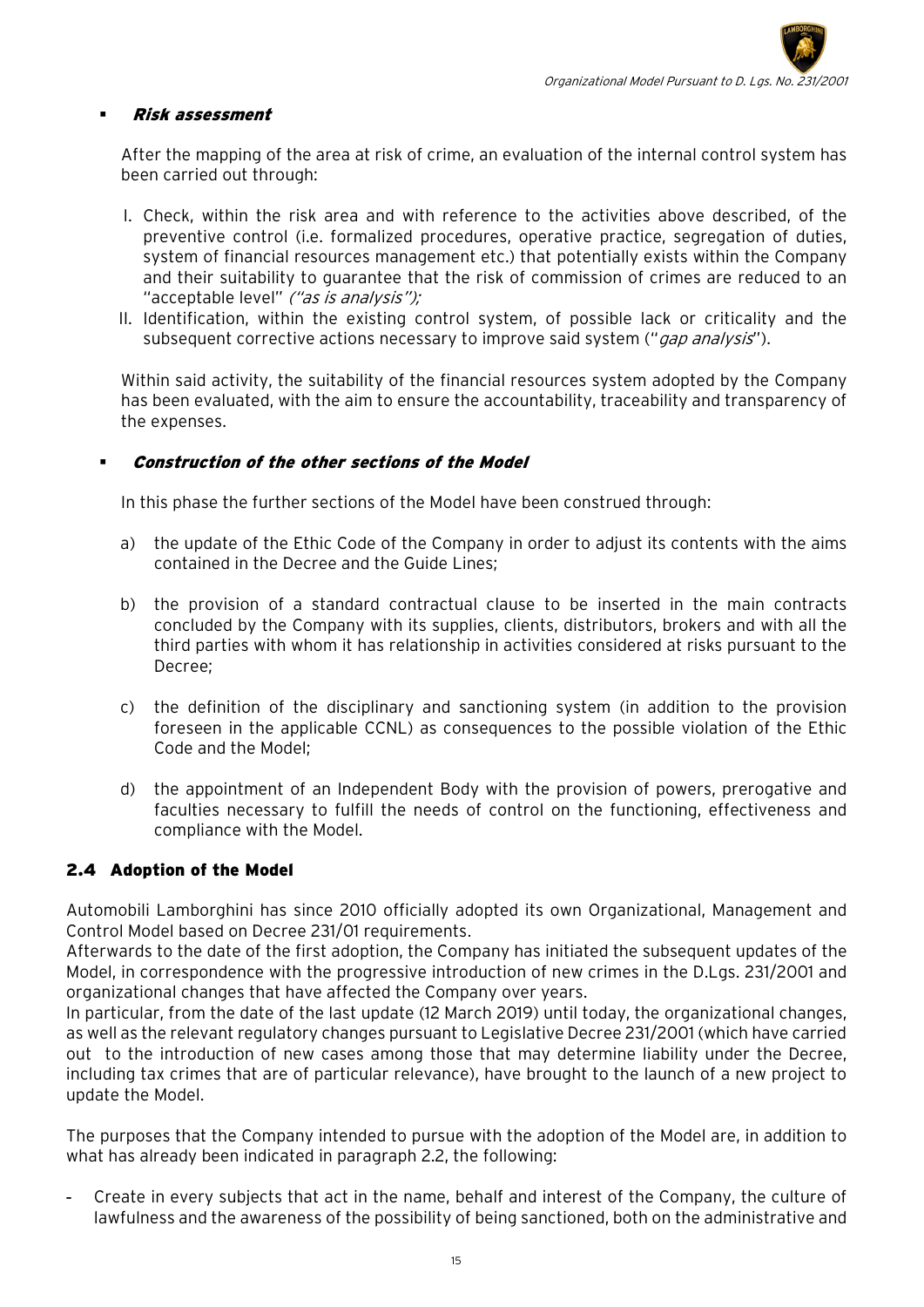

criminal side, in case of violation of the provisions contained therein, not only for them individually but also toward the Company;

- Condemn any form of illicit behaviour carried out by every subjects that act in the name, behalf and interest of the Company, for being contrary both to the provision of the law and to the ethical principles adopted and followed by the Company;
- Guarantee to the Company, due to a controlling and monitoring action of the business activities in the areas at risk, the concrete and effective possibility to promptly intervene in order to prevent the commission of the crimes.

Moreover, the Model proposes to:

- Raise awareness and disseminate to all levels of the company the rules of conduct and protocols for planning the training and implementation of the Company's decisions in order to manage and, consequently, avoid the risk of commission of crimes;
- Entrust the Independent Body of specific duties and adequate powers in order to proper monitor the effective implementation and the continuous functioning and update of the Model, as well as evaluate that over time the Model remains valid and functional;
- Enable the check on decisional processes, authorization and their development within the Company, in order to ensure the preventive characterization and traceability of them in every relevant field;
- Show the training responsibilities and in the Company's decisions implementation;
- Define the methods for conferring authorization powers consistent with organizational and management responsibilities, making known the delegations of power, responsibilities and tasks within the Company, ensuring that the acts with which powers, delegations and autonomy are conferred are consistent with the principles of preventive control;
- Evaluate the activities of all the subjects that interact with the Company, within the area at risk crime as well as the functioning of the Model, ensuring the necessary periodical update in a dynamic sense, in the case in which analysis and evaluation carried out show the need to undertake correction and update.

# <span id="page-15-0"></span>2.5 The Model and the governance of the Company

With the adoption of the Model, the Company wanted to complete and improve its governance system represented by a structured and organic set of rules, policies, codes of conducts, procedures and control systems in order to prevent the commission of the different type of crimes provided in the Decree and considered as relevant for the Company.

In particular, the adoption of the Organizational Model, has entailed the integration of the policy system, procedures, directives and controls – where deemed appropriate – with the aim to adjust it for the fulfilment of the following fundamental principles:

- i) Verifiability, accountability, coherence and adequacy of every operation;
- ii) Separation of functions involved in the management of each process;
- iii) Clear definition and formalization of the responsibilities and of the powers granted by the Company to single subject;
- iv) Need that each important operation has an adequate internal authorization;
- v) Provision of limits in the exercise of powers in the name and on behalf of the Company;
- vi) Consistency between the powers formally granted and those concretely exercised within the organization of the Company;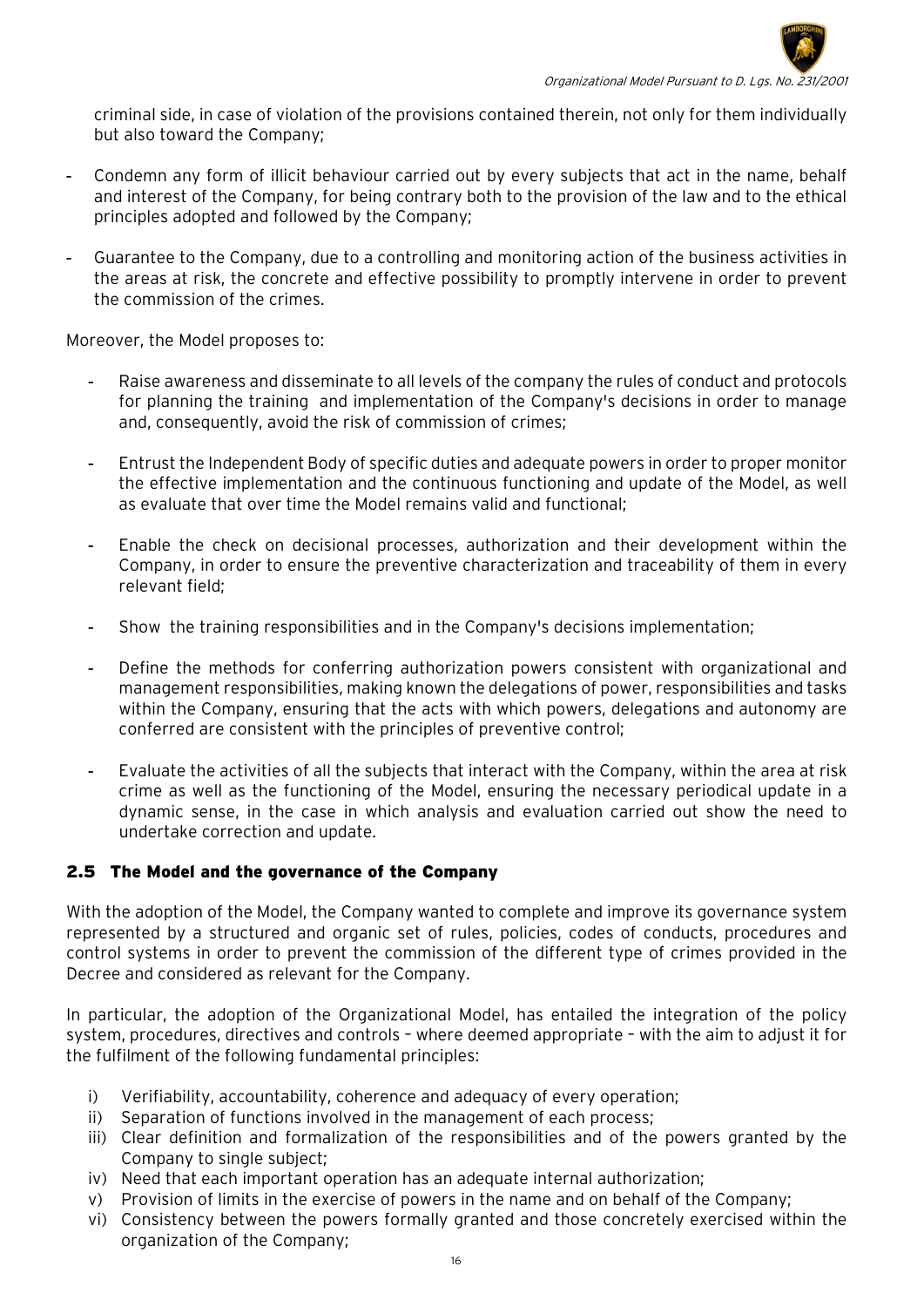

- vii) Consistency between the control systems (included the policies, the procedures, the organizational structure, the processes and the IT system) and the Ethic Code adopted by the Company;
- viii) Documentation of the performed controls.

Consistently with the above mentioned principles, the governance system of Automobili Lamborghini is composed of the following elements, synthetically considered:

## Ethic Code

An essential element of the preventive control system is represented by the adoption and the implementation of ethical principles relevant for the prevention of the Crimes provided in the Decree, explained in the Ethic Code which, although distinct and independent from the Model, is an integral part of the latter, by virtue of the purpose pursued by Lamborghini to operate both internally and externally in full compliance with the principles of legality and fairness.

The Ethic Code of Lamborghini incorporates locally the principles of the Ethic Code of the Volkswagen Group and contains the set of values that the Company recognizes, respects and shares and which it requires compliance with all those who work with (or for) the Company.

The Model and the Ethic Code are closely related and should be understood as an expression of a single body of rules adopted by the Company in order to promote the high moral principles of fairness, honesty, legality and transparency in which Lamborghini believes and to which it unifies its activities.

The Model responds to the need to prevent, through the implementation of specific rules, processes and procedures, the commission of the Offences provided for by the Decree and in general by law.

The Ethic Code is an instrument of more general scope that establishes the behaviours that the Company intends to respect and enforce in carrying out its business activities to protect its reputation and image in the market.

The Ethic Code therefore illustrates the fundamental ethical principles for the Company and the related rules of conduct, which guarantee its implementation, regulating in concrete terms the behavioral principles to be observed in carrying out the Company's activities in order to guarantee the proper functioning, reliability and good reputation of the Company and the Group. The Ethic Code constitutes an effective tool for preventing unlawful conduct by all those who are acting in the name and on behalf of the Company and/or the Group or in any case to operate with them.

#### Organizational Structure

The company organization charts - made available through the company intranet - show the Departments that report directly to the Chief Executive Officer of the Company and the Organizational Units that report to the individual Departments.

The structure of roles and of the tasks and responsibilities assigned, is made in accordance with the principle of powers and with the consistency between the responsibility formally granted and those concretely undertaken by every individual within the organization.

In case of organizational changes, the company's chart is duly and periodically updated in accordance to the governance principles of the Company.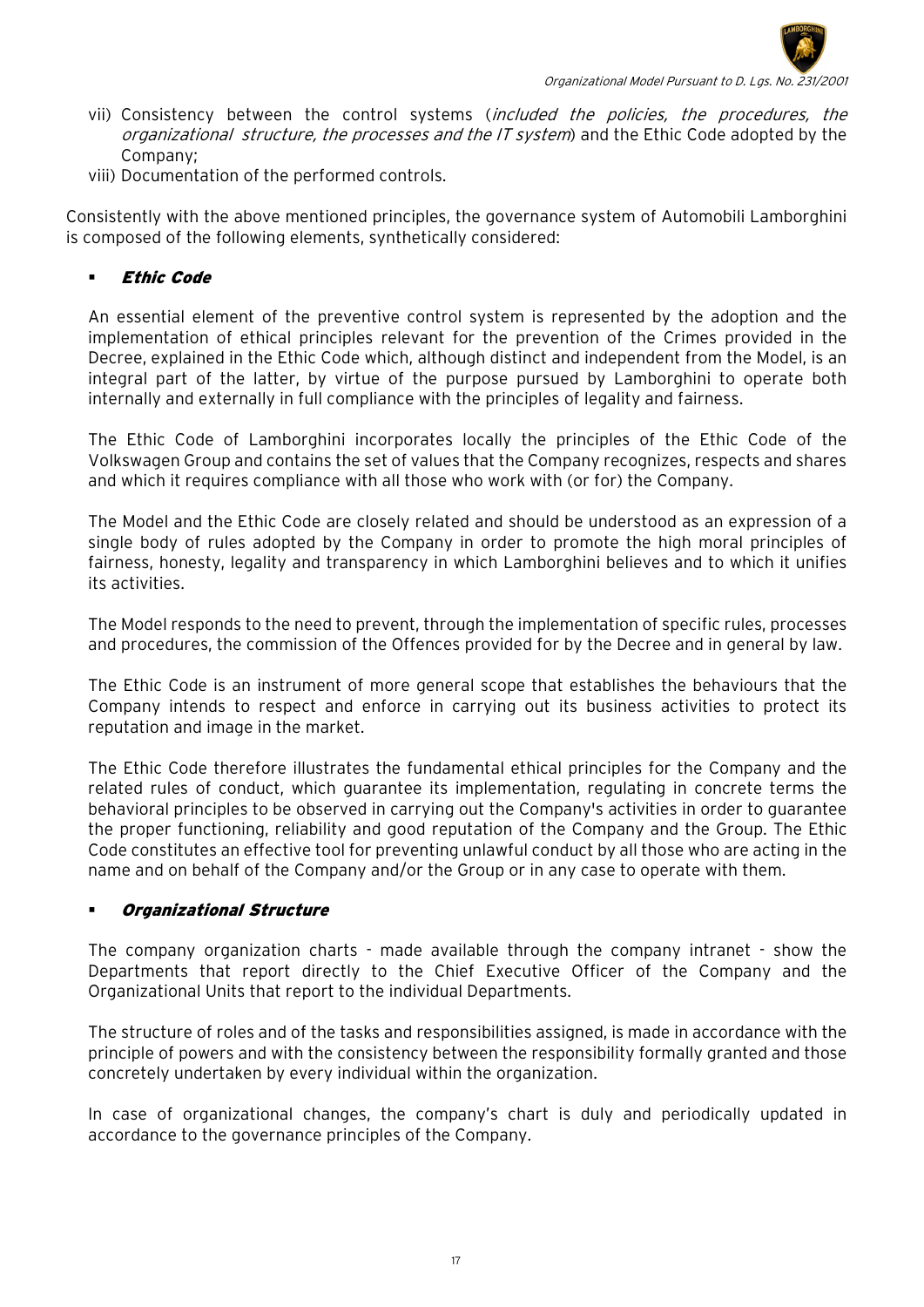## Proxies and internal signatures

The Company has adopted a formalized system of power of attorney and internal proxies consistent with the powers concretely exercised by the individual's belongings to the Company's organizational structure. The system of powers of attorney and delegations adopted by Lamborghini, in compliance with the principle of segregation of duties, clearly and precisely assigns powers to be exercised with single signatures, providing specific limits beyond which, in application of the dual signature criterion, any operation, action or transaction may be carried out in the name and on behalf of the Company only with the joint signature of two attorneys.

Moreover, the system of joint signature representation is generally based on the principle of hierarchical independence between those who hold the power of joint representation.

## Paper communication and computer procedures

The Company's activity is regulated by several policies, procedures, directives, paper and IT communication that show the operational instruction of the working activities and the related control systems. Specifically, said procedures regulate the way of development of the company's processes, with the provision of control to be carried out in order to guarantee the correctness, transparency and traceability of the company's activities.

These procedures are contained, inter alia, in the Quality Manual ("QMS") and are available for all the employees through the company's *intranet*.

The *policies* and the directives with the aim of ensuring that the tasks assigned within the organization are consistent with the overall Company's objectives and that responsibilities and competences are transparent, are also published on the Company's intranet page and approved at the level of the Comitato di Direzione, except delegation given to the *Policy Team*.<sup>[3](#page-17-0)</sup> Specific training activities are organized within each O.U. or at overall Company's level.

# System of management and control of financial resources

The Company has a management system on the financial resources able to ensure the separation and the hierarchical independence of the individuals that are in charge of the related decisions, those in charge of the implementation of said decisions and those that are in charge of the controls of the use of such financial resources.

Limits to the decision powers for the use of the financial resources are established, through quantitative threshold consistent with the management competence and the organizational responsibility assigned within the Company.

The management control system provides for procedures suitable to check the use of the financial resources; moreover, said procedures are aimed to guarantee a complete traceability of the expenses also in order to maintain an adequate efficiency and economy of the company's activities.

The management and control system of the resources is divided in two phases:

 $\triangleright$  The first phase of the planning of the company's activities and definition of the *budget*, is aimed to systematize and to show and render transparent the assignment of the financial resources, with the definition of the field of activities among which said resources could be used. The financial resources allocation at budget level is made according to the main cost centers. The resources planning provides the financial shelter for possible expenses surplus in case it is deemed necessary, for example in case of not foreseen need related to *health and safety on* the workplace on the basis which cannot be extended. In fact, the Company, recognizing the leading and essential character that a correct management of *the security* has within the exercise of the company's activities, ensures the shelter for possible costs and expenses "extra-

<span id="page-17-0"></span> $^3$  Team composed by referents of HR, Compliance & Risk Management and Quality.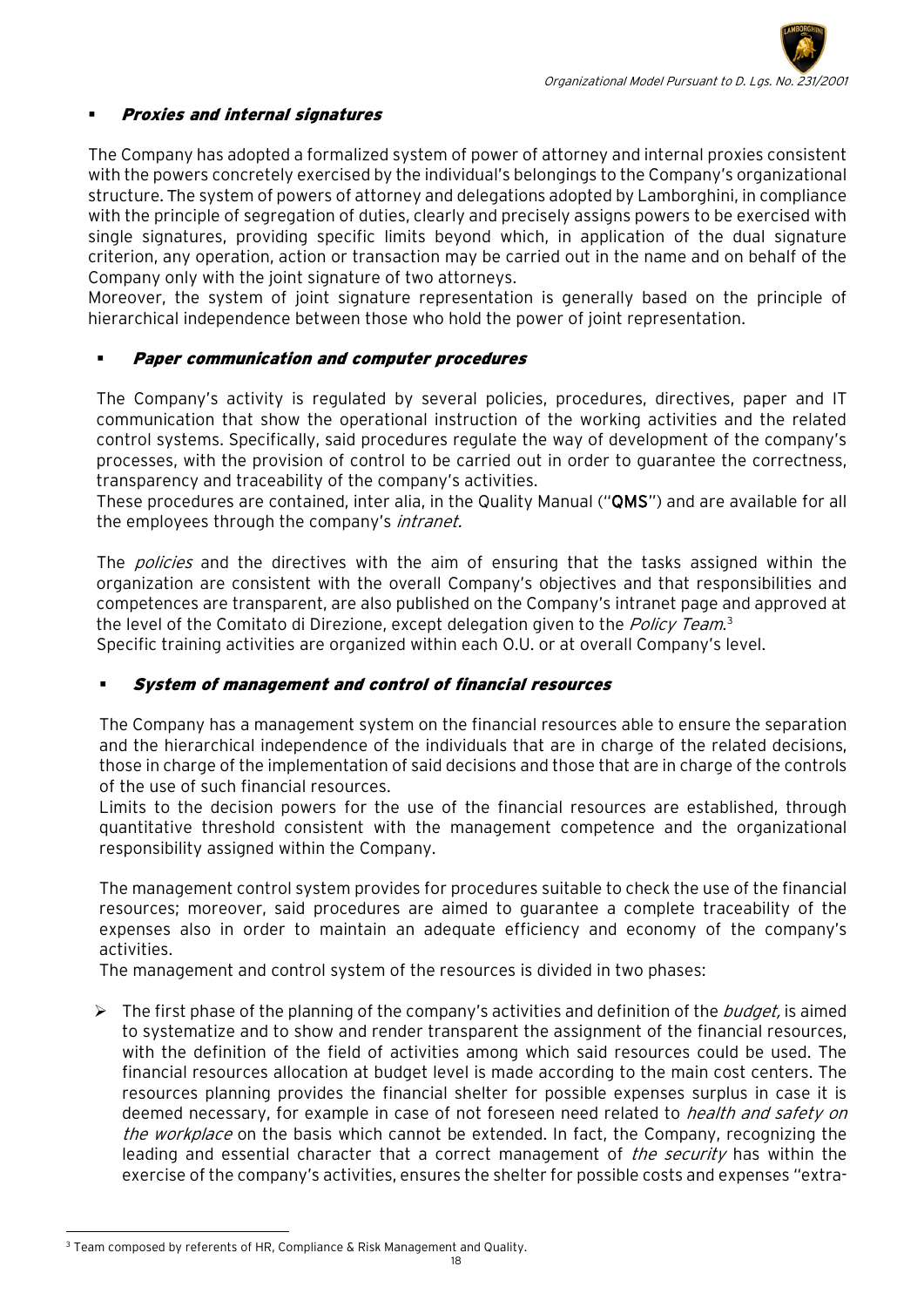

budget" according to the authorized levels required by the company's procedures and subject to the necessary accountability of the expenses made.

 $\triangleright$  The second phase of reporting and analysis of the results, notices possible delta between the planning and the report allowing the competent hierarchical levels to investigate the causes of said gaps.

The activities of management control ensure that the actual behaviors correspond to those planned and shared at the beginning of each financial year, through the budget approval procedures.

## System of environmental management and quality

The Company has adopted a system of the quality management according to the rule UNI EN ISO 9001:2015 and a system of environment and energy management consistent to the standard ISO 14001:2015 and ISO 5001:2011. These systems are certified and contribute to give clear evidence to the concerned company's process and to bring, also through "audit" and controls carried out at scheduled timing, more attention on the compliance with the related procedures and instructions.

Moreover, the certification allows a proper check on the compliance with and efficacy of the procedural system, being integrated in the broader control framework of the Decree 231/2001.

## System of communication and training for personnel

The Company has a communication and training system for the personnel having as object the Ethic Code, the Model, the system of notification of illicit facts (the so called Whistleblower System), the policies, procedures and rules of conduct to be adopted with particular reference to the individuals that act in the area considered as at risk of commission of crimes pursuant to the Decree. Detailed description of said communication and training activities is contained in the following paragraph 5.

#### Disciplinary and sanctioning System

In order to ensure the effective and concrete application of the Model, the Company has adopted a sanctioning system with the aim of punishing the violation of the Ethic Code and the other provisions of the Model – as well as the procedures, directives, policies and all the rules that are part of it - of all its Recipients. In fact, this system provides:

- i) Disciplinary measures aimed at sanctioning possible violation carried out by employees and by the management of the Company pursuant to the provisions set forth in the laws and in the collective labour agreement for the protection of the workers;
- ii) Sanction measures of contractual nature and other measures against the different individual that, for different reasons (e.g. suppliers, commercial partner, Statutory and external Auditors etc.) have significant relationship with the Company and to which compliance to the Model and with the Ethic Code is required.

#### Compliance & Risk Management

The activities of Governance, Risk, Integrity & Compliance involve the entire company, its processes, its culture and the surrounding environment, whose constituent elements interact and address every issue in respect of the interrelationships that accompany the complex world of business.

To guide and manage business activities, limiting errors and identifying and containing potential risks, Lamborghini has therefore equipped itself with structures and professional skills to support decision-making processes, conforming to the principles and projects of the Group, international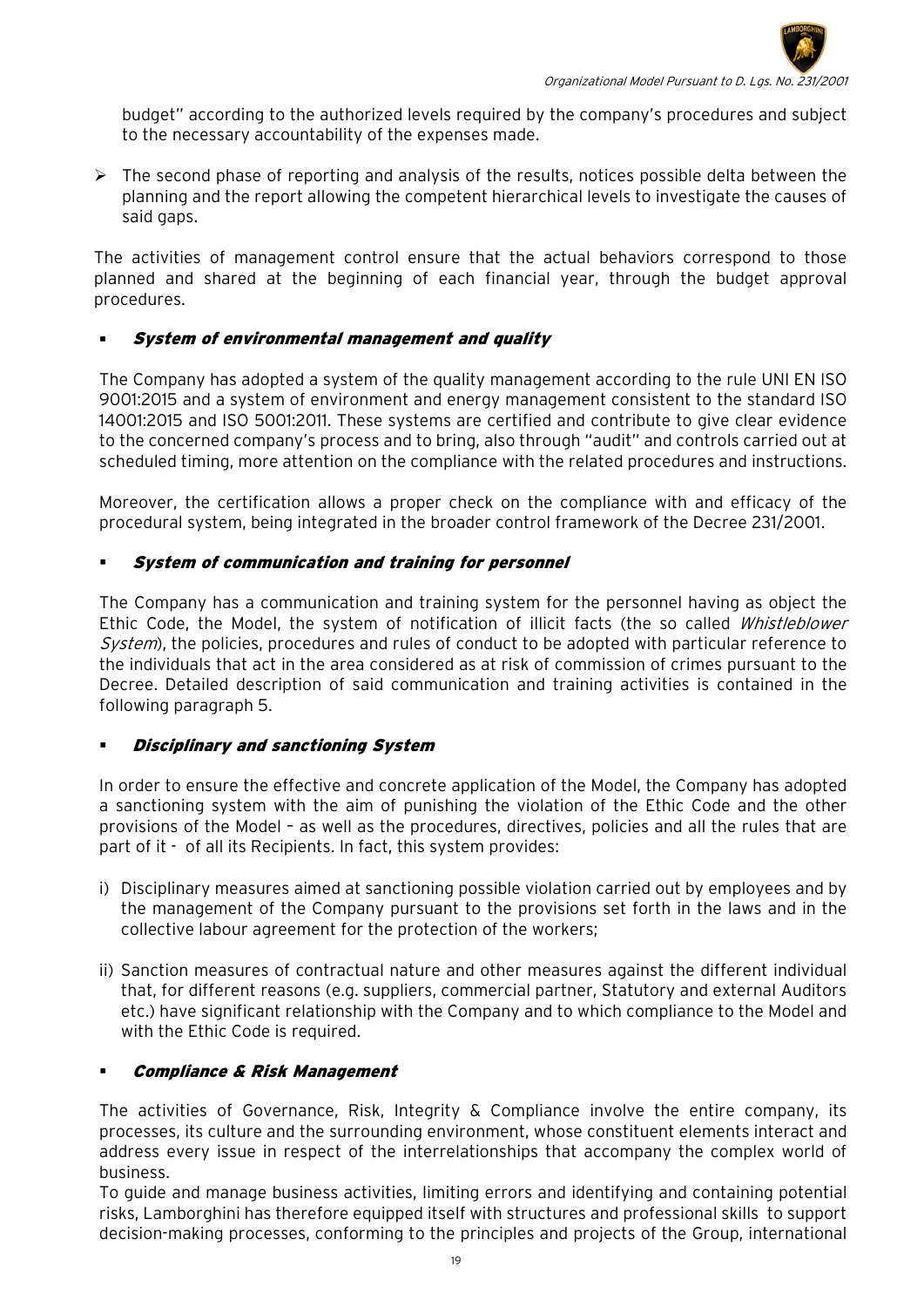

best practices of compliance and to a system of risk management and related controls aimed at increasing awareness towards a suitable business management.

## Controlling and Monitoring Activities

The above mentioned governance Model is subject to continuous inspecting and monitoring activities carried out by special control body, either internal either external to the Company, each for the part of competence. In particular:

- an Independent Body appointed by the Board of Directors with the task of supervising the functioning and the compliance of the Model and its updating and implementation;
- an External Auditors Company and the Statutory Auditors that carry out all the checks in the field of account control as foreseen by the law and the legality control foreseen within the civil code;
- the internal "Quality" function within the periodical check foreseen in the related management system;
- The external certification companies of the environmental management system and quality through periodical *audit* carried out for the certification renewal.
- Internal Audit of the Group which, as a third line of defence, periodically carries out process audits as described in Policy "0038\_ Internal Audit".

## <span id="page-19-0"></span>2.6 The contents of the Model

The Model is construed by all the "components" listed in the last paragraph and by all the procedures, directives and group's policies and all the management control systems there cited and/or mentioned in this document.

The Model consists of one "General Section" and related annexes, including in particular the "Special Sections".

The General Section contains:

- i) A concise description of the Decree and its content;
- ii) The general rules and principles of the Model;
- iii) The tasks and the functioning of the Independent Body;
- iv) The disciplinary system;
- v) The definition of a communication, information and training system on the Model;
- vi) The definition of the system of notification of illicit facts (*whistleblowing system*)
- vii) The provision of periodical check and update of the Model.

The "Special Section" is divided into individual sections elaborated with reference to the specific cases of Crimes for which it has been deemed that there is a current risk of verification of them in the interest or to the advantage of the Company, including, in particular:

- Section A Offenses in relations to the Public Administration
- Section B Computer crimes
- Section C Corporate crimes
- Section D Private corruption
- Section E Crimes against intellectual property
- Section F Crimes in violation of Copyright Law
- Section G Offences against individuals and crimes of employment of citizen of foreign countries whose stay is illegal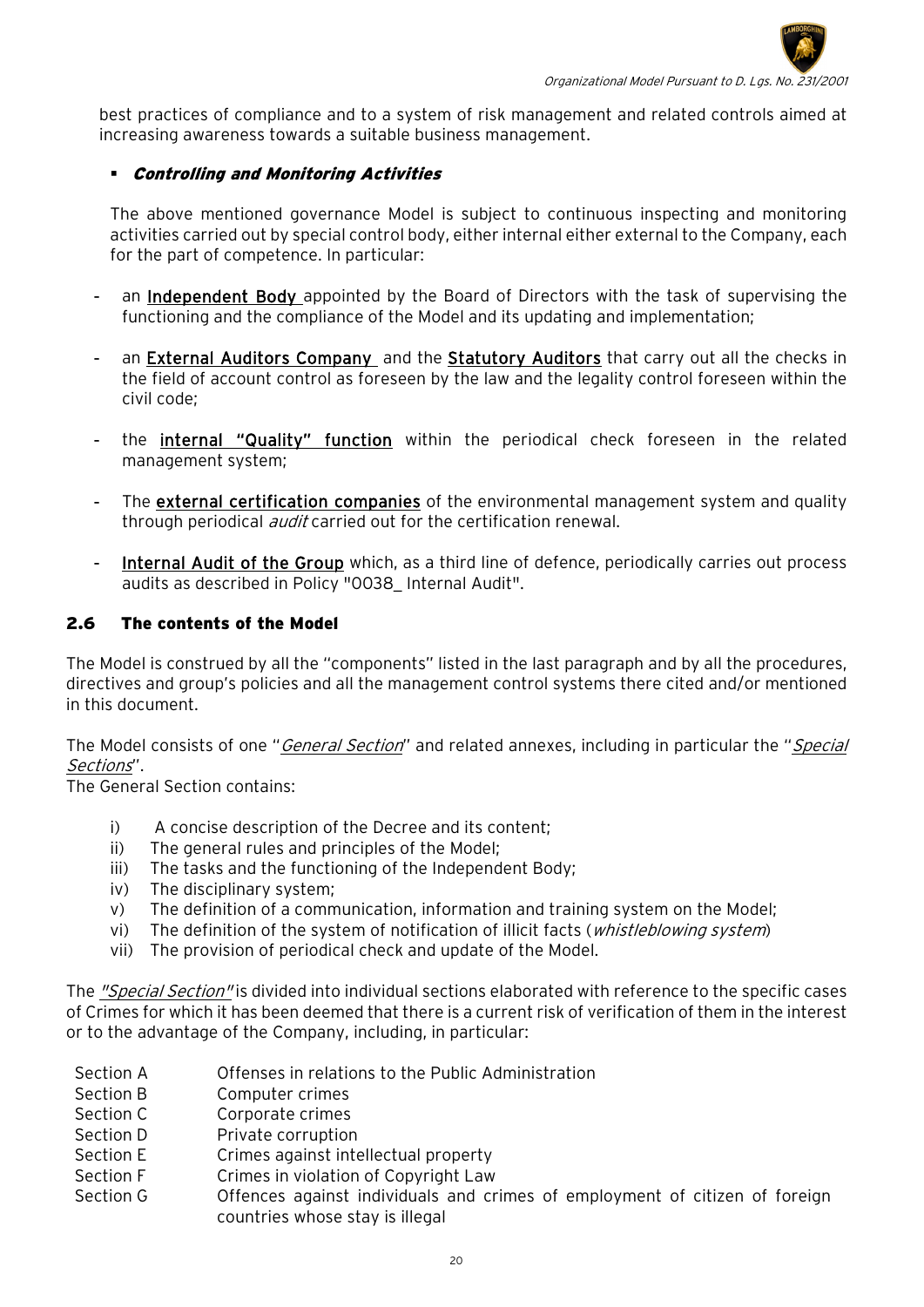

Section H Crimes of manslaughter and serious injuries committed in violations of the regulations on health and safety at the workplace

Section I Receiving, Money laundering, using of money, goods or profit from illegal activities and self- laundering crimes

Section J Transnational crimes

Section K Environmental crimes

- Section L Crimes of racism and xenophobia
- Section M Crimes of fraud in sports competitions
- Section N Tax crimes
- Section O Smuggling offences

For each Special Section, it has been indicated:

- 1. the list of crimes;
- 2. the general principles of conduct to be adopted in relation to the Offences considered;
- 3. the company processes or activities deemed to be at risk of commission of the Offences and, within each of them, the protocols and specific prescriptions present in the Internal Control System for the prevention of the specific risk occurrence;
- 4. the control and monitoring activities entrusted to the Independent Body.

More particular, the purpose of each Special Section, is:

- a) To provide to the Recipients of the Model an indication of the general principles and the specific rules of conduct to be compliant with in order to obtain a correct implementation of the Model;
- b) To provide to the Independent Body and the managers of the Company's O.U. called upon to cooperate with it with the principles and operational tools necessary to enable them to carry out the control, monitoring and verification activities assigned to them

It should be noted that this document has been structured in such a way as to guarantee a more effective and streamlined updating and possible implementation of the same: corporate developments or changes in the Company's business, as well as legislative evolution such as, by way of example, a possible extension for the type of crime that, according to certain modification in the legislation, become part or somehow connected with the Decree – could render necessary Model integration.

# 2.7 Adoption of the Model by the subsidiary companies

In consideration of the importance that taking part of a companies' group might have according to the Decree and further to the prior value that the Group companies assigned to the principle of legality, correctness and transparency in the company and business management, also the companies Volkswagen Group Italia S.p.A. Italdesign Giugiaro S.p.A. and Ducati Motor Holding S.p.A, being part of the same Group of Automobili Lamborghini S.p.A. and subject to the entire control of the latter, have adopted, through a resolution of each Board of Directors, of an Organizational, Management and Control Model according to the Decree.

With the aim to achieve the maximum coordination between the four companies in question and to render, in this way, more efficient the implementation of the Model, in the Independent Body, appointed by each companies, could be present one or more persons in common, proceed to information exchange and attend the respective meeting.

# <span id="page-20-0"></span>2.8 Modifications of the Model

Since the Model is an "act issued by the Executive Body", in compliance with the provision set forth in article 6, paragraph 1, letter a) of the Decree, the adoption, subsequent amendments and additions are left to the competence of the Board of Directors of the Company or, to the CEO, unless subsequently ratified by the same Board as depositary of the original power to dispose in relation to the Model.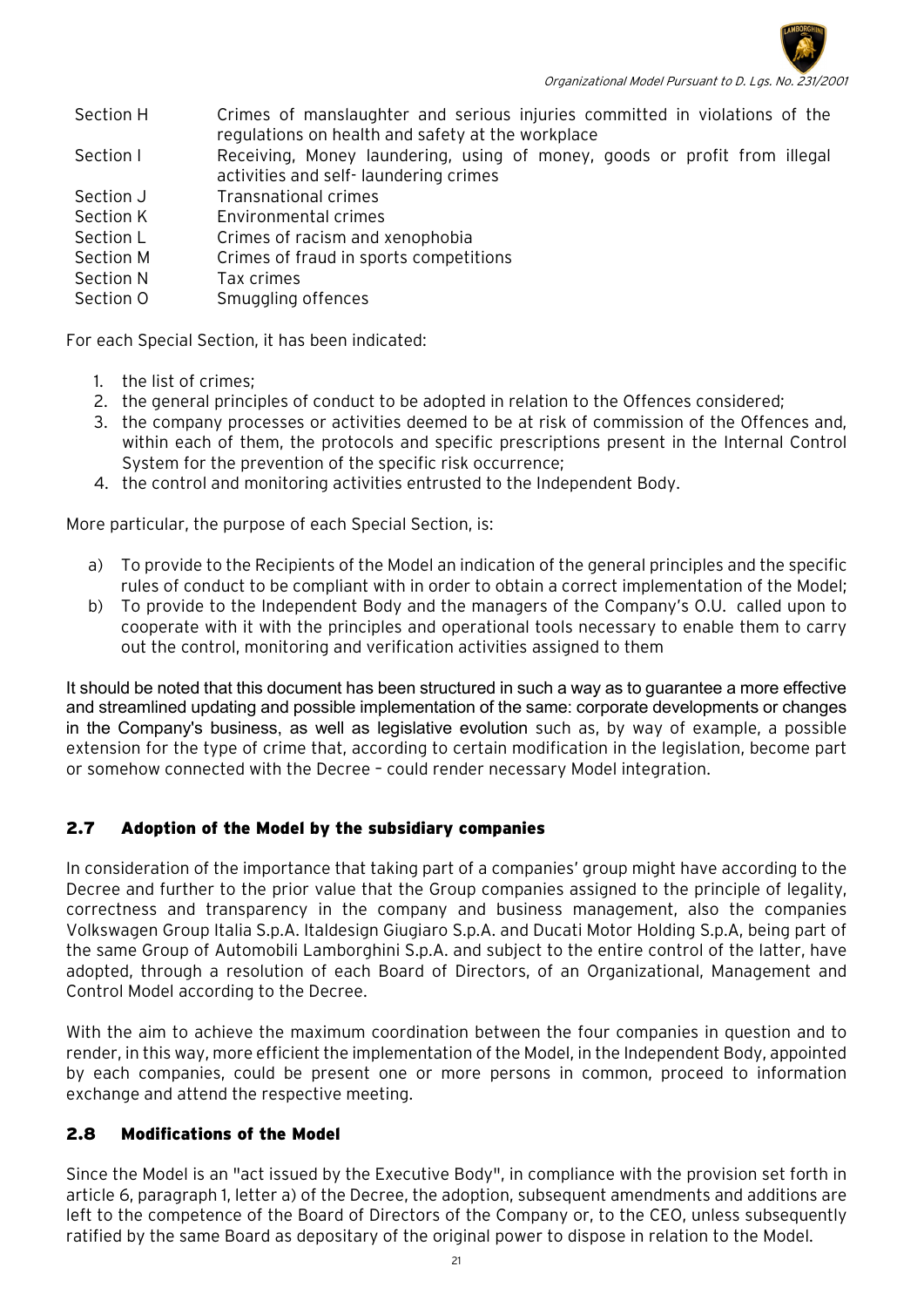

In the event of modifications or updates made by the CEO, the same shall promptly inform the Independent Body and Board of Statutory Auditors.

In any case, the Independent Body may evaluate and express an opinion on proposals to update and/or revise the Model before they are actually adopted.

By way of example, the Company evaluates the updating of the Model and its adjustment in relation to any changes and/or additions that may be necessary as a result of:

- changes to the Company's internal structure and/or the way in which business activities are carried out;
- changes in business areas;
- news of attempts or the commission of offences considered by the Model:
- news of new possible ways of committing the offences considered by the Model;
- regulatory changes;
- results of controls;
- significant violations of the provisions of the Model.

In order to ensure that changes to the Model are made with the necessary timeliness and effectiveness, in the event of organizational changes that involve changes in the name of the company's Organizational Units or in the documents that describe and regulate individual activities, and in any case of changes of a descriptive<sup>[4](#page-21-3)</sup> nature, the updating is carried out by the Policy Team, which informs the Independent Body and deals with communication activities.

The review activities performed are formal and the respective records are kept.

# <span id="page-21-0"></span>2.9 Recipients of the Model and areas at risk of crime

The compliance with the provisions contained in the Model and in the Ethic Code is mandatory for all its Recipients, i.e.:

- The members of the corporate bodies;
- Employees and management;
- Collaborators, suppliers and every person that is in relation with the Company and that somehow represent it in front of third parties.

The Company refuses every derogation from the application of the provisions contained in the Model by its recipients.

Possible violation of the Model shall be sanctioned in the term and way provided in the Disciplinary and Sanctioning System (see paragraph 4 below).

# <span id="page-21-1"></span>3 INDEPENDENT BODY

# <span id="page-21-2"></span>3.1 Independent Body's composition and its appointment

According to the provisions of the D.Lgs. 231/2001 - art. 6, paragraph 1, lett. a) and b) - the Entity may be acquitted from liability arising from the commission of crimes by the subjects qualified ex. art 5 of D.Lgs. 231/2001, if the Governing Body has, among other things, entrusted to monitor the implementation and compliance with the Model, as well as to promote its upgrade, to a Body with autonomous powers of initiative and control.

In accordance with this requirement and following the instructions provided by the Confindustria Guide Lines, Automobili Lamborghini has therefore identified its own Independent Body (hereinafter OdV) in order to ensure, in relation to its organizational structure and the degree of risk of commission of

<span id="page-21-3"></span><sup>4</sup> The expression "changes of a descriptive nature" refers to elements and information that derive from acts deliberated by the CEO (e.g. the redefinition of the organization chart) or from company functions with specific delegation (e.g. new company procedures), which only need to be implemented for the purposes of a more up-to-date representation of the processes, but which do not impact on the construction of the control system.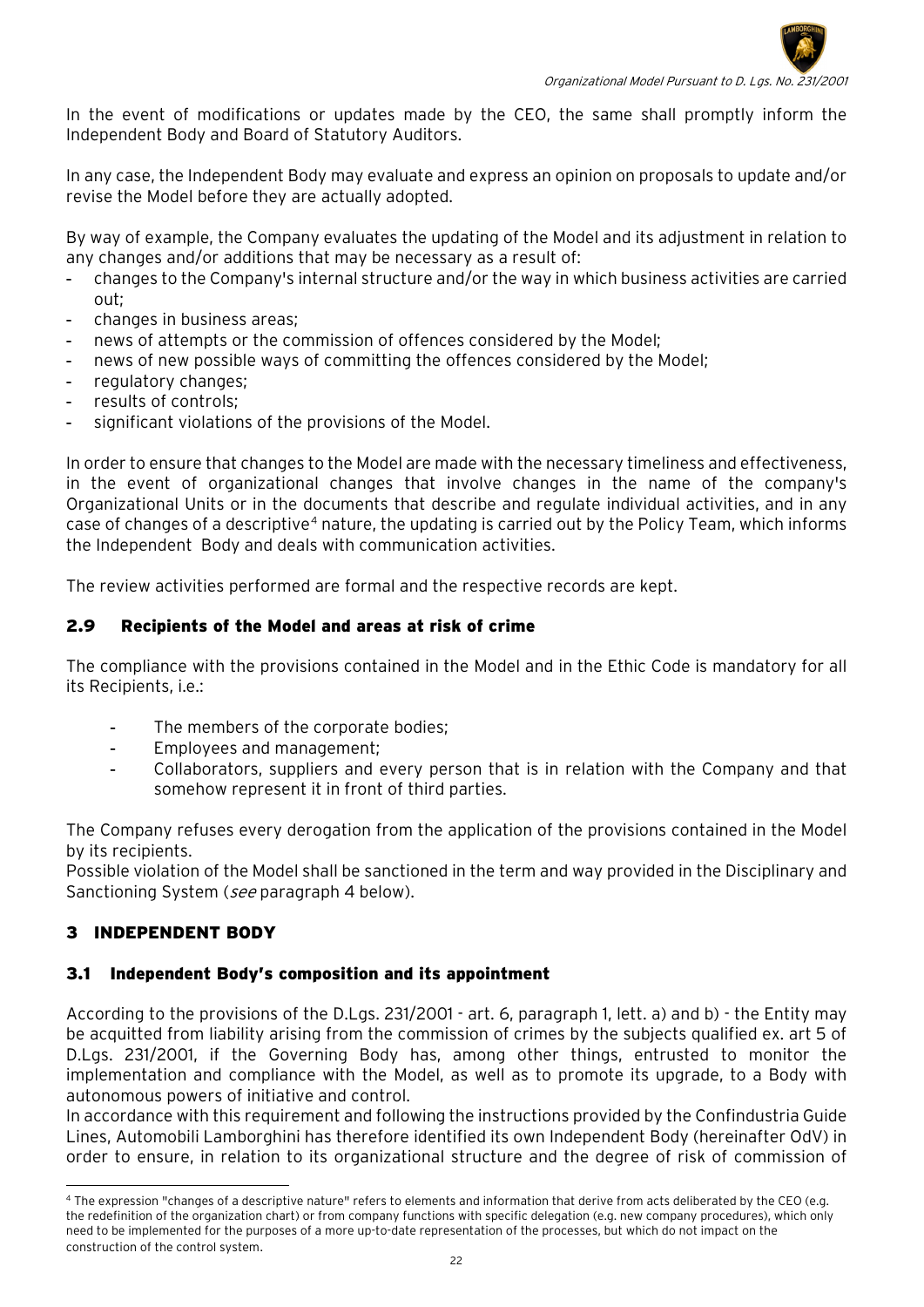

offenses under the Decree, the effectiveness of controls and activities of which the same Body is in charge of.

In particular, Automobili Lamborghini has chosen to appoint a collective Body, placed in a staff position with respect to the Governing Body, composed by three members, namely:

- $\triangleright$  an internal member of the Company with the tasks of independence, professionalism and integrity;
- $\triangleright$  two external members, including a Statutory Auditor, characterized by independence, integrity, autonomy and professional skills as well as legal experts in criminal and corporate sector.

This solution is able to provide, in relation to the Company's size and to its organizational complexity, the effectiveness of controls in charge of the Independent Body.

The Independent Body is appointed by the Board of Directors and remains in charge for a period of 3 accounting periods or for the less period of time established at the time of the appointment but in any case not less than one accounting period, with renewal option.

At moment of the appointment, the Board of Directors establishes the fee of the OdV's external members.

The Board of Directors, during the company's budget formalization, approves an adequate financial provision, proposed by the OdV, available to the latter for every need necessary to the correct performance of its task (i.e. expert advisory, business trips, etc.).

Taking into account the peculiarity of the powers of the Independent Body and the related professional content in the performance of supervisory and control tasks, the same may be supported by dedicated personnel.

Finally, it may avail itself of the assistance of Lamborghini's Organizational Units where necessary from time to time and may also use external consulting functions when this is required for the most effective and independent performance of its duties.

# <span id="page-22-0"></span>3.2 Regulation of the Independent Body

The OdV has the task to draft an own internal document (i.e. hereinafter Regulation) in order to govern the aspects and the detailed arrangements of its actions which is made known to the Board of Directors.

The Independent Body is free to determine the provisions of its Regulations, within which must, in any case, be disciplined the following activities, which constitute the minimum content:

- Type of checking and surveillance activities by the OdV;
- Type of activities related to the update of the Model (such as, by way of example, the promotion of the verification activity of the Areas at risk of Crime in case of the introduction of new cases of predicate crimes, or specific cases occurred during the mandate of the OdV);
- Type of activities carried out to fulfill the task of information and training of the Recipients of the Model;
- The management of the information flow from and to the OdV;
- The functioning and the internal organization of the OdV (e.g. summons and decisions of the Body, management of conflict of interest situations, minutes of meetings, etc.).

# <span id="page-22-1"></span>3.3 Termination of the office

The members of the OdV, identified by resolution of the Board of Directors, remain in office for three financial years or for the different period established at the time of appointment, after explicit verification that the eligibility requirements described in paragraph 3.4 below continue to apply.

Upon expiry of the term, the OdV remains in office until the new appointment or re-election in the subsequent Board of Directors.

Termination of office may also occur due to resignation, forfeiture, revocation or death.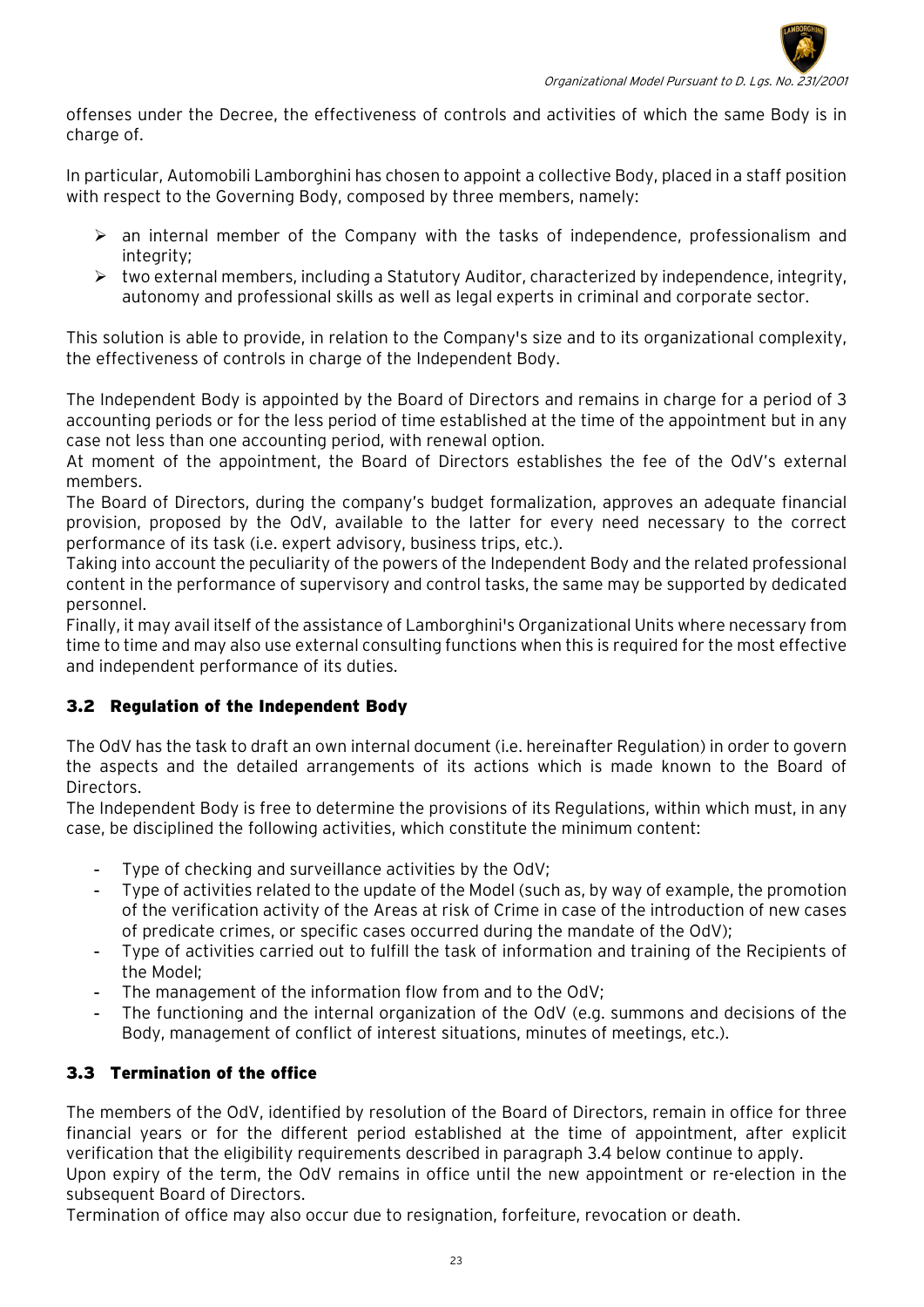

Members of the OdV who renounce their appointment are required to give written notice to the Board of Directors, the Board of Statutory Auditors and the OdV itself so that they can be replaced promptly.

The members of the OdV may only be revoked for just cause by the Board of Directors, after consulting the Statutory Auditors. By way of example, there is just cause in the event of failure to comply with the supervisory obligations provided for each member of the OdV, unjustified absence from three or more meetings of the OdV in a calendar year, the existence of a conflict of interest, the impossibility of fulfilling one's duties as a member of the OdV, the attribution of operational tasks incompatible with the functions of the OdV, etc., etc.

The revocation of the office of a member of the OdV may be requested to the Board of Directors by the OdV itself, giving reasons for the request.

In addition, any termination of the employment relationship between the internal member of the OdV and the Company will result in the termination of the appointment of the person concerned. Likewise in the event of termination of another appointment (e.g. Compliance Officer) if the same was the explicit prerequisite for appointment as a member of the OdV.

Forfeiture occurs if, after appointment, the requirements expressly indicated in the following paragraph are no longer met and has immediate effect.

In the event of resignation, forfeiture, revocation or death, the Board of Directors shall replace the member of the Independent Body who has ceased to hold office, after consulting the Statutory Auditors.

The members thus appointed remain in office for the remaining term of the Independent Body.

In any case of forfeiture, revocation, resignation or other hypothesis of termination of office, the entire Independent Body also forfeits its office if this results in the loss of the majority of its members. In this case, the Board of Directors shall promptly reconstitute it.

# <span id="page-23-0"></span>3.4 Requirements of the Independent Body

According to the provisions set forth in Art. 6, par. 1, of the Decree, the Independent Body has the task of supervising the functioning and compliance to the Organizational, Management and Control Model, taking care of the updating and is provided with initiative and control powers.

In particular, the Company's OdV fulfils, in its collegial composition, pursuant to the provisions set forth in the Decree and Confindustria Guide Lines, to the following requirements:

# Autonomy and Independence, because:

- The control activities carried out by the OdV are not subject to any form of interference and/or conditioning by internal individuals of the Company;
- Reports directly to the company's top management, namely the Board of Directors with the possibility of reporting directly to the shareholder and the Statutory Auditors;
- It has not been granted any operational tasks nor it is involved in the decisions and operative tasks for guaranteeing the impartiality of its judgment;
- It has been granted to adequate financial resources in order to allow the correct development of its activities;
- The OdV's internal rules of functioning are established and adopted by the OdV itself.
- **Professionality** because the professional skills present in the OdV allow it to rely to a sound knowledge either on the side of the inspecting activity and the control system either to legal knowledge; in this regard, the OdV can rely on the company functions and internal resources and external consultant.
- **Continuity of action:** since the OdV, also thanks to the presence of an internal component, is systematically dedicated to the supervisory activity provided for by the Decree and continuously receives information relevant to the completeness and timeliness of monitoring;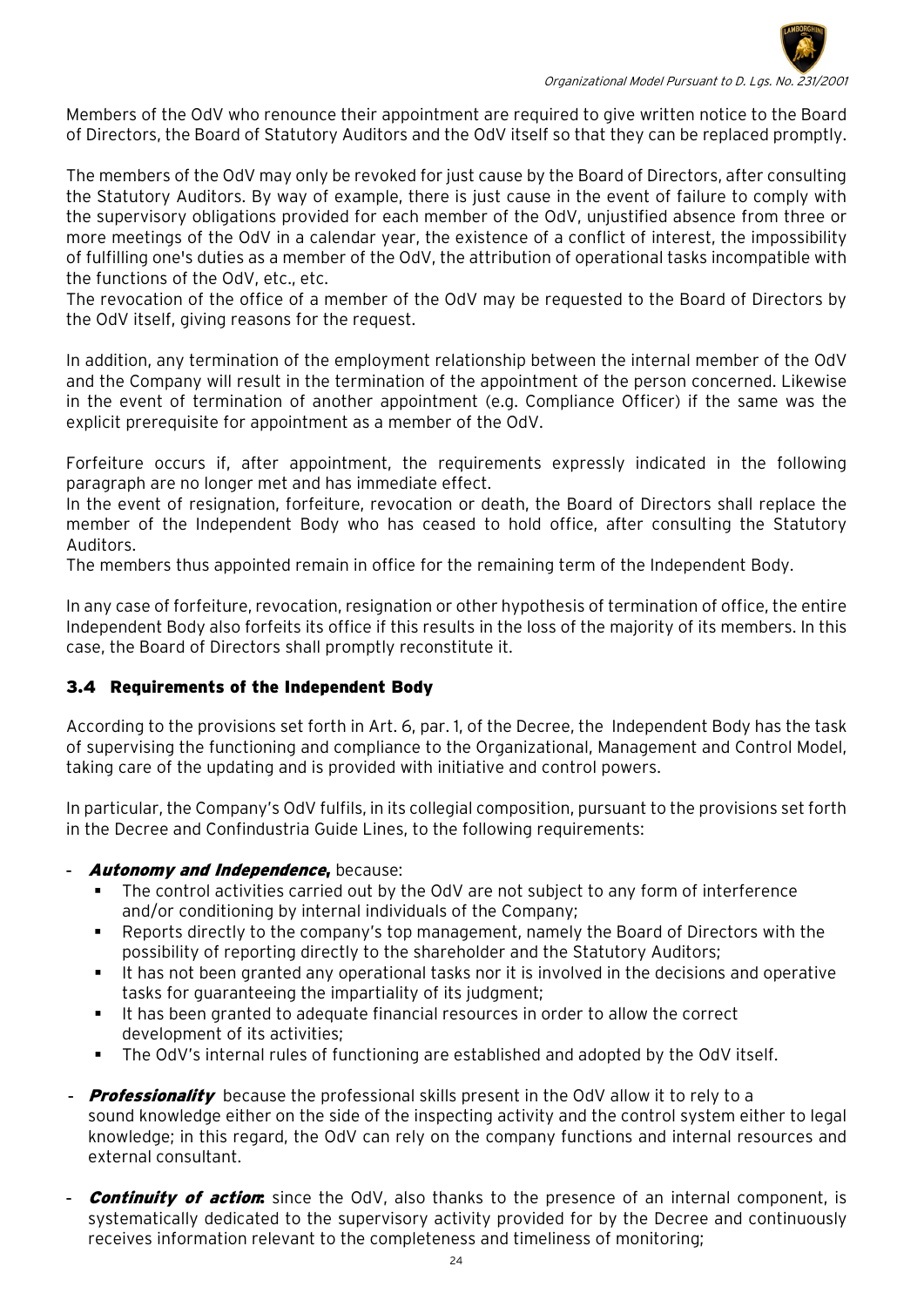**Honorability and absence of conflict of interests and convictions** to be understood in the same meaning of the requirements provided by the law with reference to the Managing Directors and Statutory Auditors.

The Board of Directors evaluates the permanence of said requirements and operational conditions, and that the OdV's members are in possession of the subjective requirements of honorability and competence and are not involved in conflict of interests in order to further guarantee the OdV's autonomy and independence.

In particular, the person designated as a member of the Independent Body must issue a declaration in which he or she certifies that he or she meets the subjective requirements of eligibility and is required to promptly notify the Board of Directors of any facts that may affect the continued fulfilment of these requirements.

# <span id="page-24-0"></span>3.5 Functions, Activities and Powers of the Independent Body

Pursuant to the provisions set forth in art, 6, par. 1 of the Decree, to the OdV is entrusted the supervising, the functioning and compliance of the Model and taking care of its update. In general, the OdV has the following duties:

- **Check and Surveillance** of the Model, namely:
	- $\triangleright$  Check the adequacy of the Model, in order to prevent the commission of illicit behaviors, and underline the possible commission;
	- $\triangleright$  Check the effectiveness of the Model, namely the consistency between the concrete behavior and those formally listed in the Model;
	- $\triangleright$  Carry out analysis on the maintaining during the times of the requirements of soundness and functionality of the Model.
- **Update** of the Model, namely:
	- $\triangleright$  To be active in order to have the Company's Model update, proposing, whether necessary, to the Board of Directors or CEO, proposals for any updates and adjustments to be made through modifications and/or additions that may become necessary as a result of: i) significant violations of the provisions of the Model; ii) significant changes to the Company's internal structure and/or the way in which business activities are carried out; iii) regulatory changes;
- Information and training of the Model, namely:
	- Promote and monitor initiatives aimed to spread the knowledge of the Model among all the individuals that are obliged to comply with its provisions and, in particular, of employees and managers of the company;
	- $\triangleright$  Promote and monitor all the initiatives, including courses and communications, aimed to foster the knowledge of the Model by the Recipients;
	- $\triangleright$  Evaluate all the requests of clarification and/or consultancy coming from the O.U. or company's resources or the administrative and controlling bodies where linked or referred to the Model.
- **Management of the information flow** from and toward the OdV, namely:
	- Ensure the exact fulfillment, by all the involved subjects, of all the reporting activities related to the compliance of the Model;
	- Examine and evaluate all the information and/or warnings received and related to the compliance to the Model, included possible violation to it, in compliance with the whistleblowing system described in section 3.7.;
	- $\triangleright$  Inform all the concerned bodies, below specified, about the activities executed, the related results and the scheduled activities;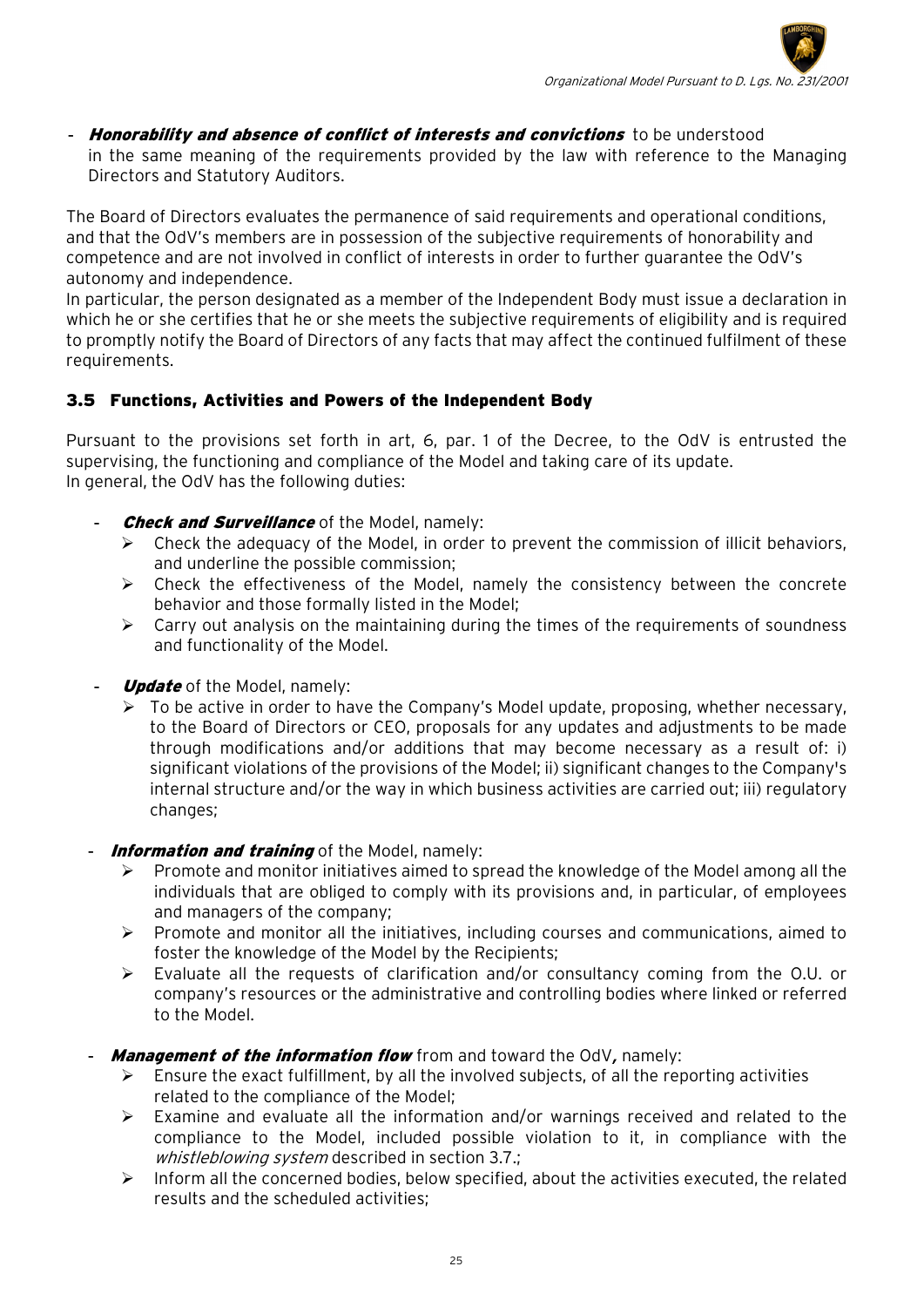

- $\triangleright$  Report to the competent bodies, for the necessary measures, the possible violations of the Model and the responsible individuals, making sure that the relevant investigations are carried out by the bodies in charge;
- $\triangleright$  promote the implementation of an effective internal communication channel to allow the sending of relevant information for the purposes of Legislative Decree 231/2001, guaranteeing the protection and confidentiality of the reporting party;
- $\triangleright$  In case of controls from institutional subjects, included the Public Authority, supply all the necessary information to the inspecting bodies;
- $\triangleright$  follow-up activities, namely check the implementation and the functionality of the proposed solution.

On the organizational level, the OdV, in addition to the adoption of its own Regulations, provides to:

- develop and implement a periodic Activity Plan (normally annual) aimed at monitoring the effective application of company procedures and controls in areas at risk and their effectiveness;
- carry out targeted checks on specific operations or specific acts carried out within the areas of activity at risk;
- coordinating with the various Organizational Units in order to improve the monitoring of activities in areas at risk, collecting, processing and storing relevant information regarding compliance with the Model;
- conduct internal investigations to ascertain any violations of the provisions of the Model, in compliance with the policies and procedures defined also in coordination with the Group.

In order to carry out its duties, the OdV has been entrusted with all the necessary powers to ensure a proper and efficient surveillance on the functioning and compliance of the Model. The OdV, also through its own resource, has the power, by way of example:

- carry out, even without notice, all the checks and inspections deemed necessary for the proper performance of its duties;
- in respect with the actual regulations, have free access, in all the functions and Organizational Units, to all the records and documents of the Company, without any kind of prior consent or need of authorization, in order to obtain any information, data or document deemed necessary;
- interviews, where necessary, the individuals that can supply useful indication or information on the execution of the company's activities or malfunction or violation of the Model;
- uses, under its own surveillance and responsibility, the help of all the Company's structure or external consultants;
- having, for every need related to the correct development of its duties, the financial resources allocated by the Board of Directors.

The meetings of the OdV are recorded in minutes and a copy of the minutes is kept by the OdV in a special archive in paper and electronic format. The minutes may be entrusted to an external person chosen by the OdV, who remains bound by the obligation of secrecy on what is recorded.

The OdV should report the results of its activity to the Board of Directors of Automobili Lamborghini S.p.A. or to the Managing Directors delegated for that purpose, if appointed, according to Art. 2381 of the Civil Code.

In particular, the OdV should report the detected violation of the Model in order to adopt the appropriate sanction and in case of occurrence of cases that underline serious criticalities of the Model; it shall propose modifications or integrations.

The OdV shall prepare for the Board of Directors a report, at least every six months, on the activity performed and its result and on the implementation of the Organizational, Management and Control Model within the Company; this report (only for information) shall be forwarded to the Statutory Auditors.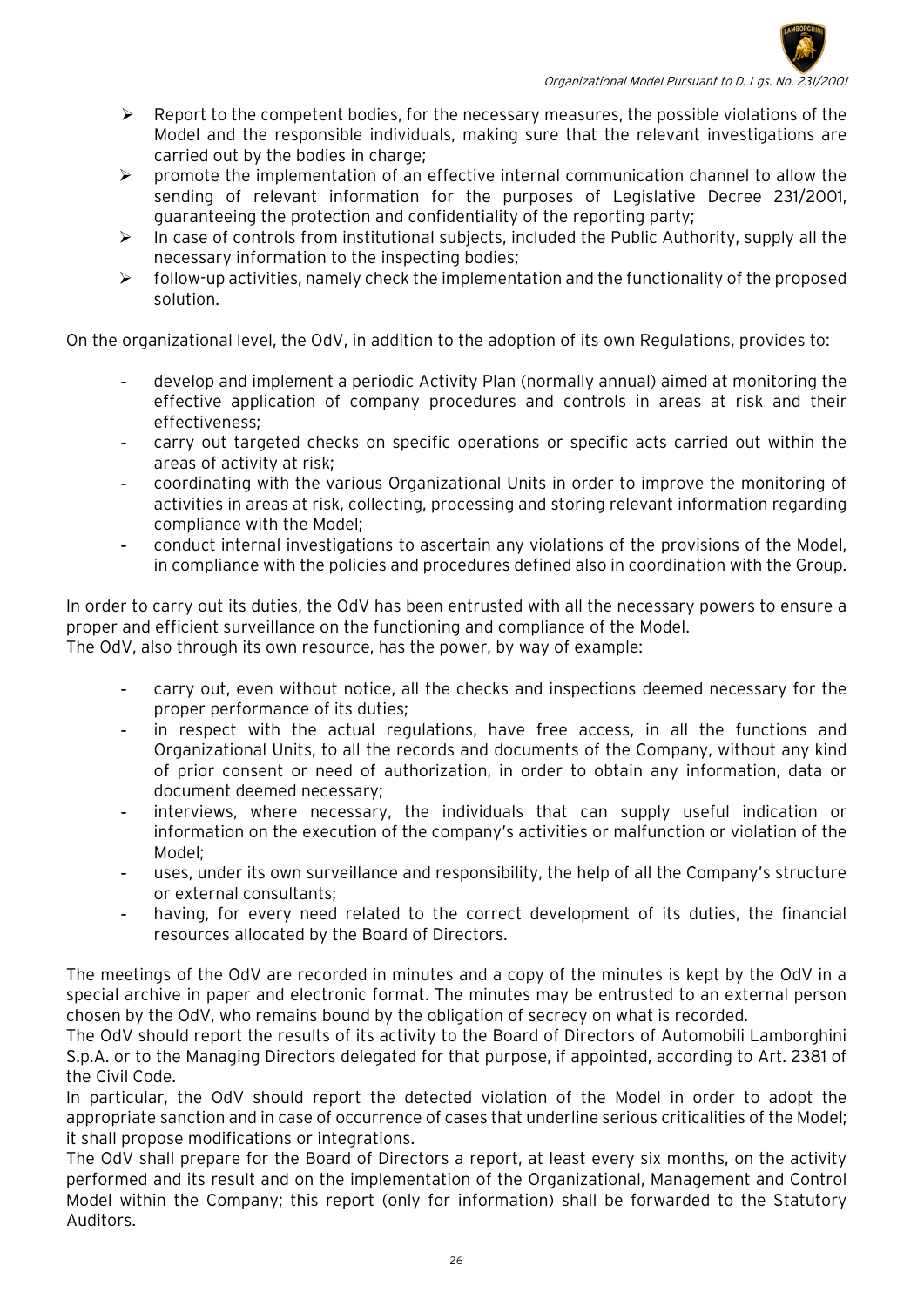

The OdV's activities are unquestionable by every company's bodies, structure and function, with the exception of the surveillance duty of the Board of Directors on the adequacy of the composition of the OdV and on its activity, being the Board of Directors responsible on the functioning and efficacy of the Model.

# <span id="page-26-0"></span>3.6 Information flow towards Independent Body

Information regarding violations, even potential ones, of the Model and/or the Ethic Code, , must be sent to the OdV immediately. These include, not exhaustively:

- Possible orders received by the superior and deemed inconsistent with the law, internal provisions or the Model/Ethic Code;
- Possible requests or offers of money, gift or other benefits coming from or addressed to everybody (with particular attention when are involved public officers or person in charge of a public service) not in accordance with the provisions of the Law, of the Ethic Code or of the directive defined by the actual *policies*;
- Possible important budget gap or expenses anomaly not duly reasoned, as emerged by the request of authorization in the accounting phase of the controlling;
- Possible omissions, negligence or falsification in the accounting or in the filing of the documentation the basis for the accounting records;
- The actions and/or notices coming from the police or any other public authority in which emerge the performance of investigation related, also indirectly to the Company, its employees or the component of the company's bodies;
- Requests of legal advices to the Company, coming from employees pursuant to the CCNL, in case of starting of a proceeding for a crime against them;
- Possible warning, not timely noticed by the competent functions, of lack or inadequacy of the work tools or protection devices that the Company has made available, and every other dangerous situation related to the health and safety at the workplace;
- Criticalities, anomalies or untypical issues that arise from the control activities carried out by the company's functions concerned (included particular situation such as a serious turnover of the personnel);
- Injures at work, almost ("quasi") injures or dangerous behaviors happened to employees of the Company and/or external company within supply or outsourcing or agreement with the Company;
- visits, inspections and assessment started by the competent authorities (such as, by way of example: ASL, INPS, INAIL, Tax Police, Labor Inspector etc.) and their conclusion, possible evidences and the sanctions imposed;

All the information related to the Company's activities that could become relevant for the development of the duties assigned to the OdV, are obligatorily and immediately transmitted to OdV, such as, without limitation:

- $\triangleright$  notices related to organizational changes (e.g. change in the company's chart, amendment to the existing procedures of adoption of new one, or directives or policies relevant for the Internal Control System);
- $\triangleright$  update and change in the powers and proxies system;
- $\triangleright$  possible communication of the external Auditor related to deficiency in the internal control system;
- $\triangleright$  decision related to the requests, allocation or use of public funds;
- $\triangleright$  the recap statement related to the public tenders, at local or national level to which the Company has attended and won; and the recap statement of the agreements concluded with Public Administration after a private negotiation;
- $\triangleright$  The timely reports on health and safety at the workplace and namely the minutes of the timely meeting pursuant to Art. 35 of D.Lgs. No. 81/2008,
- $\triangleright$  Changes of the situation at risks or potentially;
- $\triangleright$  Tasks conferred to the external auditors' company;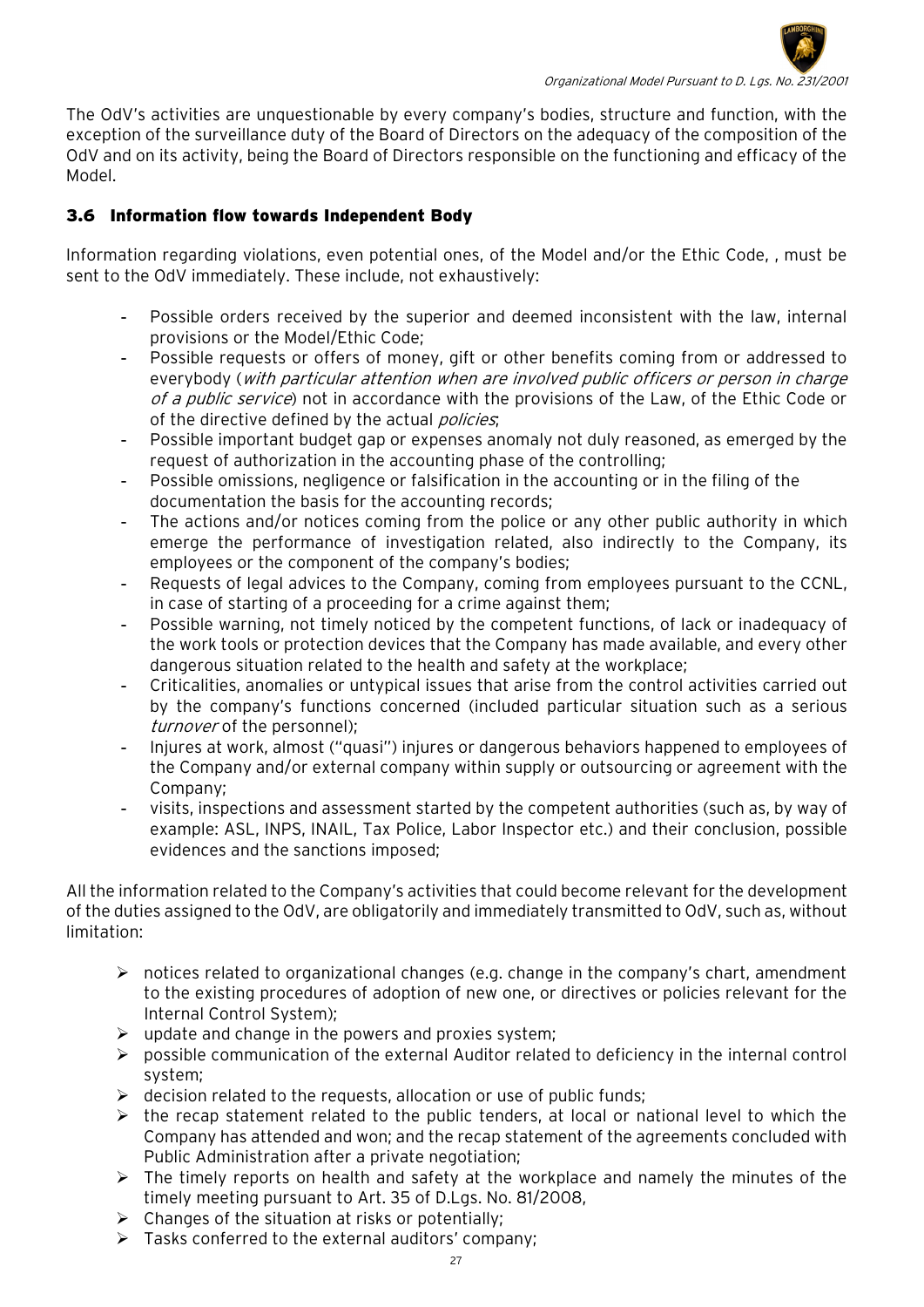

- $\triangleright$  The communication, of the Statutory and external auditors, of every criticality arose, even if solved;
- $\triangleright$  Copies of the possible communication made to Vigilance Authorities (e.g. Antitrust Authority, Privacy Authority, Data Protection Authority, etc.);
- $\triangleright$  The results of internal audits in general and in particular those related to assess the effective compliance with the Model and the Ethic Code or in any case related to activities that the Model identifies as sensitive activities.

In addition, in respect of each sensitive area at crime risk, the Independent Body has agreed with the heads of the various O.U., further specific and detailed information flows, requiring the regular delivery of information and documents of which examination allows to the OdV to promptly ascertain the consistent application of procedures and the respect of the control as described by the Model.

# 3.7 The Notification system

The Company's personnel and all those who work in the name and on behalf of the Company or, in any case, anyone who wishes to come into contact with the Supervisory Body may do so by writing to the following e-mail address

## [odv@lamborghini.com](mailto:odv@lamborghini.com)

Or by mailing address: to the Independent Body at Automobili Lamborghini S.p.A. – Modena Str. n. 12, 40019 S. Agata Bolognese (BO)

These reporting channels, to which all members of the OdV have access, may also be used to report information relating to the commission of Offences or practices that are not in line with the rules of conduct and the principles of the Model and the Ethic Code. In this case, the OdV acts in such a way as to guarantee the authors of the reports against any form of retaliation, discrimination, penalisation or any consequence deriving from them, ensuring their identity is kept confidential, without prejudice to legal obligations and the protection of the rights of the Company or of persons accused wrongly and/or in bad faith.

Nevertheless, in order to give a further guarantee of confidentiality, in compliance with art. 6, paragraph 2 bis, D.Lgs. 231/2001[5](#page-27-0), an additional e-mail box has been set up:

# odv-anonymous@lamborghini.com

The above email address is accessible only to the two external lawyers members of the OdV and not to the internal member, so as to ensure even more the confidentiality about the identity of the whistleblower, whose name will therefore not be known by anyone within the Company, however without prejudice to the legal obligations and the protection of the Company rights or of persons falsely and/or in bad faith accused. In particular, confidentiality obligations cannot be opposed when the information requested is necessary for investigations or proceedings initiated by the judicial authorities following the report.

The OdV, in any case, acts in conformity with the Policy that covers the implementation at local level of the VW Group whistleblower system (U\_003 and KRL 3), which is responsible for collecting reports concerning only the conduct of employees, including management, of the Company and members of corporate bodies, by anyone made and received through one of the channels indicated above, or through Group channels:

# **Email: [whistleblower-office@audi.de;](mailto:whistleblower-office@audi.de)**

<span id="page-27-0"></span><sup>5</sup> This article, as a result of the changes introduced with the L. 179/2017 on whistleblowing, requires that organizational models provide for a) one or more channels that allow the persons indicated in Article 5, paragraph 1, letters a) and b), to submit, in order to protect the integrity of the entity, detailed reports of unlawful conduct, relevant under this decree and based on precise and consistent facts, or violations of the organization and management model of the entity, of which they have become aware due to the functions performed; these channels guarantee the confidentiality of the identity of the reporter in the reporting management activities; b) at least one alternative reporting channel suitable to guarantee, by computerised means, the confidentiality of the identity of the whistleblower; c) the prohibition of acts of retaliation or discrimination, direct or indirect, against the whistleblower for reasons related, directly or indirectly, to the report; d) in the disciplinary system adopted pursuant to paragraph 2, letter e), sanctions against those who violate the measures for the protection of the whistleblower, as well as those who make intentional or grossly negligent reports that prove to be unfounded.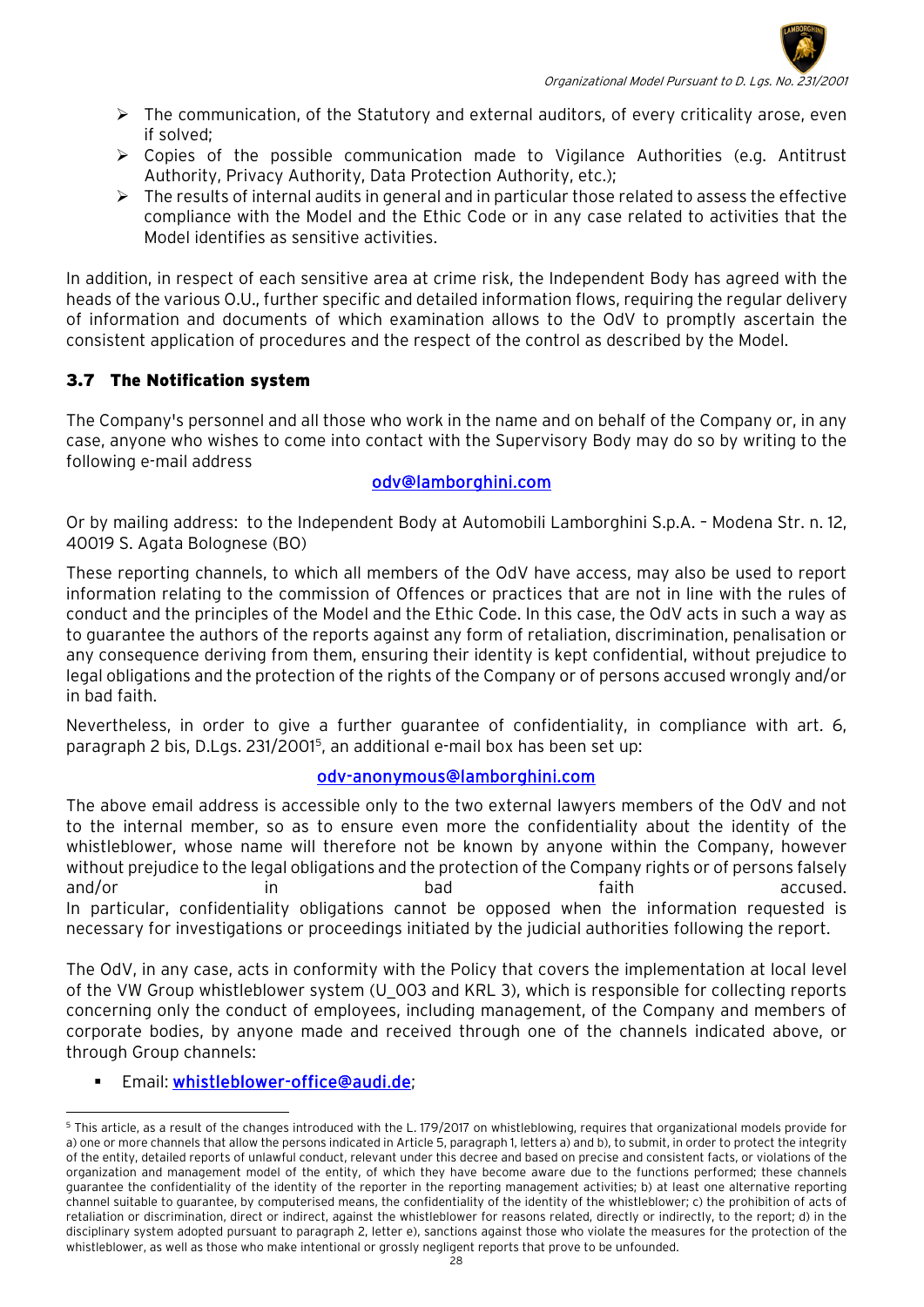

- Web platform: [www.bkms-system.com/audi](http://www.bkms-system.com/audi)
- 24/7 hotline: +800.444.46300 (for free from Germany ); + 49-5361-946300 costs based on local phone provider
- Postal Address: Audi Investigation Office AUDI AG –I/FG-C 85045 Ingolstadt –Germany
- Ombudspersons: [www.ombudsleute-der-volkswagen-ag.de;](http://www.ombudsleute-der-volkswagen-ag.de/) http://www.ombudsmen-ofvolkswagen.com

The Whistleblower System operates according to the principles of legality, confidentiality and protection of whistleblowers from possible forms of retaliation and discrimination and is, in any case, implemented in such a way as not to affect the proper performance of the functions assigned to the OdV or conflict with the provisions of the Model.

In fact, the OdV is in any case involved in the process of managing reports sent to one of the Group's channels, albeit in different ways depending on the seriousness of the facts reported and the classification made.

In this regard, the Policy adopted distinguishes between serious violations (so-called "serious regulatory violation"), other violations (so-called "other regulatory violation") and unsubstantiated or unfounded reports.

It should also be noted that employees are required to observe the duty of diligence and the duty of loyalty to the employer, pursuant to Articles 2104 and 2105 of the Italian Civil Code, so that the correct fulfilment of the obligation to provide information by the employee cannot give rise to the application of disciplinary sanctions. It is expressly provided for the nullity of any retaliatory measure against the reporter, implemented, for example, with retaliatory or discriminatory dismissal measures, or with job changes.

Any retaliatory or discriminatory conduct committed against the whistleblower or in any case aimed at violating the measures for the protection of the whistleblower and implemented by the management bodies or persons working on behalf of the Company shall be sanctioned in accordance with the procedures set forth in paragraph 4 of the General Section below.

The information provided to the OdV is intended to facilitate and improve its control planning activities and does not require it to systematically and punctually verify all the phenomena represented. It is, therefore, the responsibility of the OdV to establish in which cases and how to act.

To this end, it is in any case necessary that the reports are based on precise and concordant factual elements, precisely to allow the recipient of the reports to immediately assess their relevance.

#### <span id="page-28-0"></span>3.8 Filing of information

The meetings between the various bodies (OdV, Statutory Auditors and External Auditing Company) must be recorded in minutes and copies of the minutes must be kept in a special archive.

All information, reports and reports provided for in this Model are kept by the OdV in a special and confidential computer and/or paper archive in accordance with the provisions of Legislative Decree no. 196/2003 as amended and supplemented for a period of 10 years.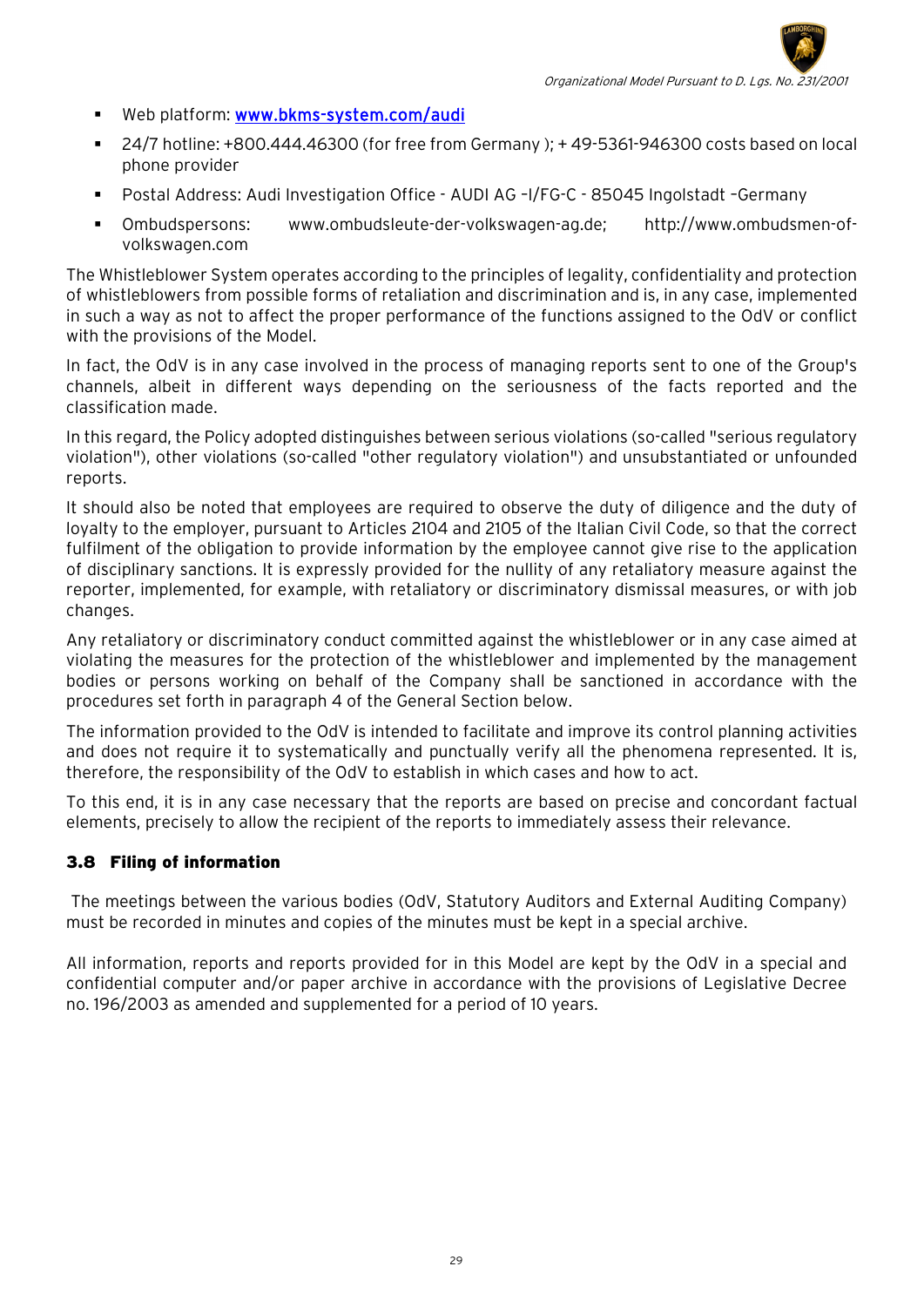# <span id="page-29-0"></span>4 DISCIPLINARY SYSTEM

Art. 6, paragraph 2, letter e) and Art. 7, paragraph 4, letter b) of D.Lgs. 231/2001 indicate, as a condition for the effective implementation of the Model, the application of a disciplinary system suitable to sanction non-compliance with the measures indicated in the Model itself.

The definition of an effective disciplinary system is, therefore, an essential prerequisite of the Model's overriding value with respect to the administrative liability of entities.

In compliance with the regulatory provisions, therefore, the Company has established a specific disciplinary system aimed at sanctioning the failure to comply with the measures indicated in the Model and in the Ethic Code, which is an integral part of the former.

Subject to the penalty and disciplinary system set forth in this Model are all employees, managers, directors, collaborators of the Company, as well as all those who have contractual relations with the latter (agents, consultants and suppliers in general), within the scope and limits of the relations themselves.

The disciplinary system, outlined below, also applies to those who have a contractual relationship with the Company:

- violate the protection measures provided for workers who have sent hints, such as, by way of example, the prohibition of retaliation and measures to protect the identity of the reporter;
- make intentional or grossly negligent reports that prove to be unfounded;
- **IF** in any case, violate the rules and provisions of the *whistleblowing* procedure.

It should be noted that the application of the disciplinary system is independent of the actual commission of an Offence or the establishment and outcome of any criminal proceedings against the perpetrator of the violation, since the rules of conduct imposed by the Model and the Ethic Code are adopted voluntarily by the Company in full autonomy and the application of sanctions is related solely to their non-compliance.

In any case, the principles of timeliness and immediacy make it inappropriate to delay the imposition of the disciplinary sanction pending the outcome of any proceedings before the Judicial Authority (see Confindustria Guidelines, chapter III, point 4, page 50).

#### <span id="page-29-1"></span>4.1 Sanctions for employees and measures for management

#### General Principles and punishable conducts

The compliance, by the employees and management of the Company, with the provision of the Model, the Ethic Code and company's protocols and the procedures provided in the Model or there recalled, or from the same recalled (or that however regulate the carrying out of sensitive activities), are integral part of their contractual obligation pursuant to article 2104 of the Civil Code.

Any failure to comply with said provision, shall be deemed as a breach of the contractual obligations resulting from the employ relationship by the employees and/or the manager and shall bring the application of sanctions and/or disciplinary measures, in compliance with the procedures established in the applicable rules as below indicated, with all the consequences prescribed by the law, also referring to the preservation of the job and the obligation to restore all the damages that could arise.

The Disciplinary System is applied in case of failure to comply with the internal procedures, directives, principles and *policies* (as well as the order conveyed by the Company either oral either written) provided for or cited in this Model or in the Ethic Code, in particular in the case in which the following punishable conducts take place (typical infringement):

Failure to comply with the Ethic Code and the Company's procedure/directives to which the Model makes reference;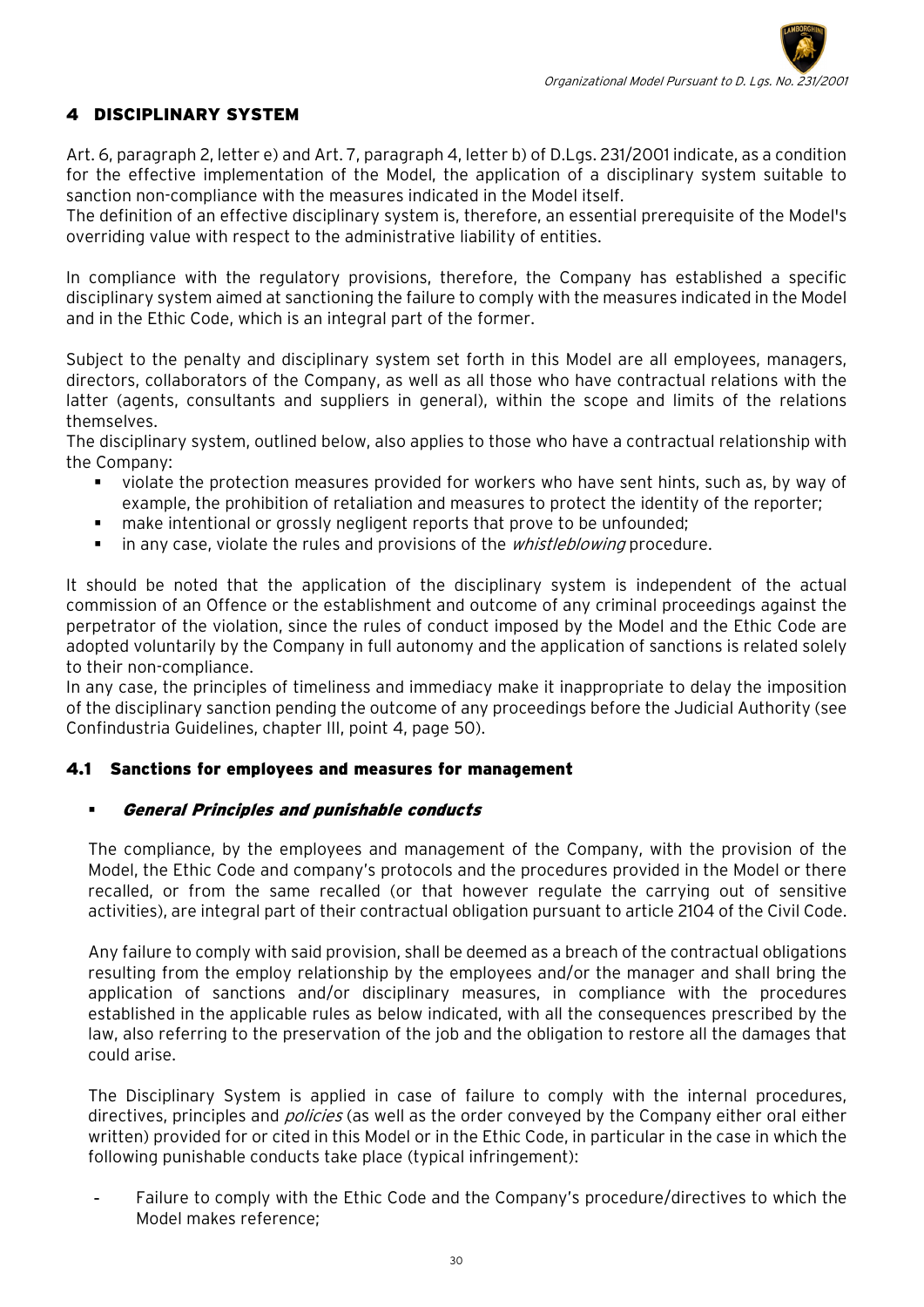

- Lack of control by the Function responsible (Manager) or the personnel in charge of O.U;
- Lack or false evidence of the activities carried out related to the ways of documentation, storage and control in area at risk of crime in order to decrease their transparency and hinder checks;
- Violation and/or avoidance of the control system, by removing destroying, altering or omission of the documentations foreseen by the procedures in force or the obstruction the concerned individuals and the Independent Body from the control or access to the requested information and to the documentation;
- Failure to comply with the provisions related to the signature powers and the proxies;
- Lack of supervision by the hierarchical superior of the individuals under their control regarding the effective application of the Model and of the Ethic Code and of the company's procedures;
- Failure to comply with the duty to inform the Independent Body;
- Communication to the Independent Body, to the hierarchical superior or to other subjects with the duty to report to the OdV, of a warning about one of the conducts described above, acknowledging that said warning is false or mischievous;
- Lack of information of the Independent Body and/or the direct hierarchical superior or a Model's infringement for which there is a direct and sure evidence;
- Lack of communication/training/updating to the internal and external personnel operating in the areas potentially at risk of crimes.

#### Sanctions for employees

The disciplinary sanctions that could be inflicted to the employees – in compliance with the procedure set forth in Art. 7 of Worker Statute and possible applicable special law - are those provided in the sanctions apparatus of CCNL of Industry Sector and precisely:

- Oral warning;
- Written warning;
- Fine of an amount not more than three hours of salary calculated on the minimum tariff;
- Suspension from work and suspension from salary for a maximum of three days;
- Dismissal with notice
- Dismissal without notice.

#### Measures towards management

In case of violation, by the Company's management of the provisions and procedures established in the Model or in the Ethic Code or the adoption, in relation to relevant activities for the areas at crimes risk, of a conduct not in compliance with the provisions of the Model or the Ethic Code towards the responsible will be adopted the following measures, in compliance with Art. 7 of the Worker Statute, shall be inflicted:

in case of not serious violation of one or more procedural or conduct rules established in the Model or in the Ethic Code, the manager shall become object, after an oral warning, of a written warning in which the compliance is recalled, that is a condition precedent of the maintenance of the trust relationship with the Company, taking into account the responsibilities assigned to the manager;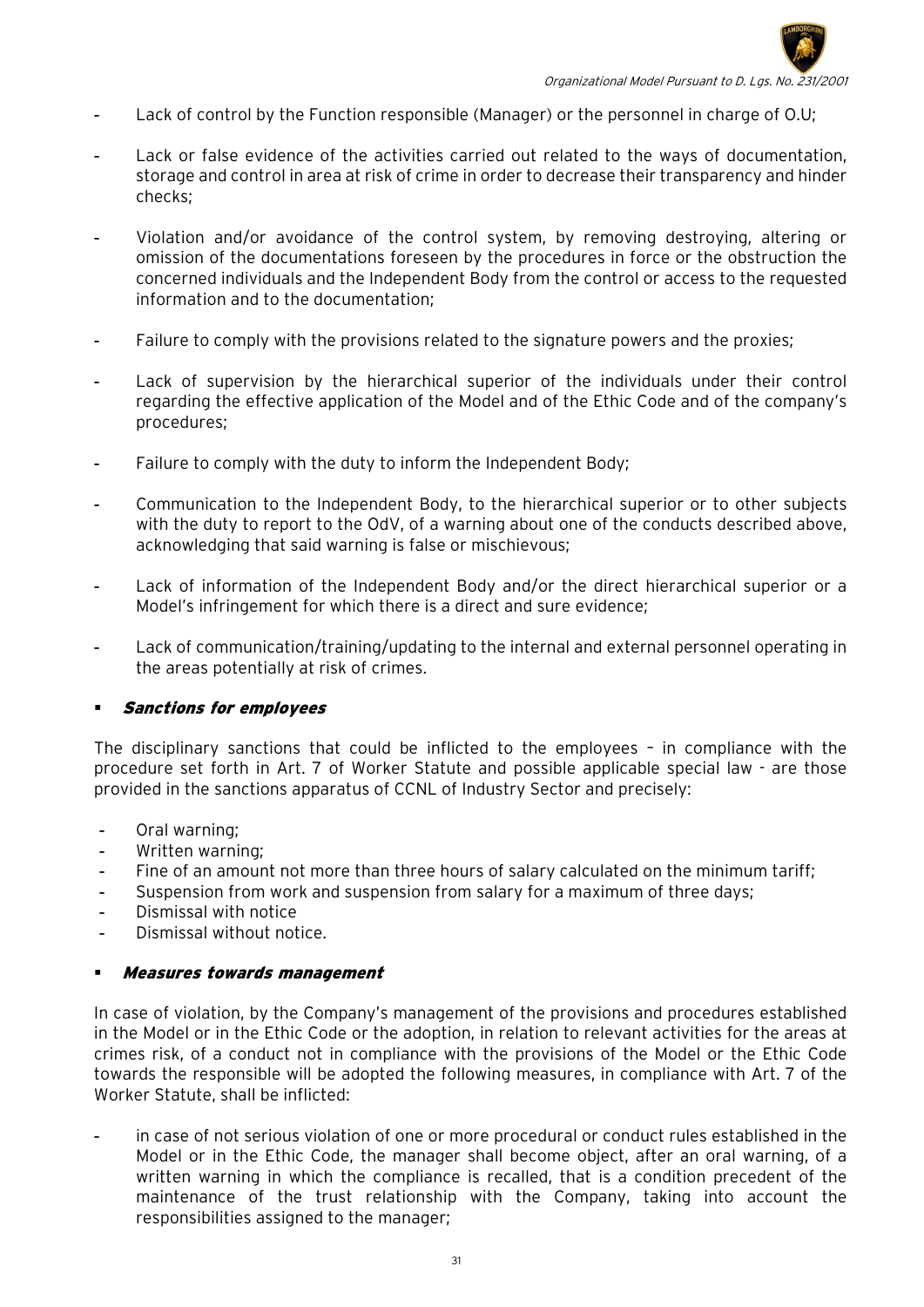

- in case of serious violation of one or more provision of the Model or of the Ethic Code or reiteration of one or more of the violation above described, that are – after the necessary assessment carried out by the Company – a serious breach for serious fault or with intent of the manager, the Company could dismiss the Manager with the recognition of compensation in substitution of the notice period.
- where the violations of one or more provisions of the Model or of the Ethic Code are so serious that a prosecution of the trust relationship, even temporal, is not possible any longer, the Company should proceed with the dismissal, without notice and without the recognition of compensation in substitution of the notice period, pursuant to Art. 2119 of Civil Code and relevant provision of the applicable CCNL.
- among the sanctions, the suspension of any powers of attorney granted to the executive may also be ordered and exclusion from the incentive program that may be applicable in the year in which the violation was found.

In addition to those stated above, the Company retains the right to take action against the manager object of the measures indicated above, in order to seek damages of the Company or those that the Company has to pay to third parties.

# Verification of violation and imposing sanctions activity. Disciplinary system

The assessment of the infringement, eventually on the basis of the warning of the Independent Body, having sought the opinion of the superior of the author of the warned conduct, the management of the disciplinary proceedings and the imposition of sanctions are of competence of the company's functions concerned.

In any case, the imposition of sanctions to employees and managers shall be made on the basis of a proportion between the infringement committed and sanction imposed, according to the following increasing level of gravity:

- Violation of internal procedures/directives provided for or cited in the Model or in the Ethic Code, failure to comply with oral or written orders coming from the Company, or adoption, in relation to activities relevant for the areas at risk of crime, of conducts not in compliance with the provisions set forth in the Model, in the Ethic Code or in the procedures there cited;
- Violation of internal procedures/directives provided or cited in the Model or in the Ethic Code or adoption, in relation to activities relevant for the areas at crime risks, of conducts not in compliance with the provisions set forth in the Model, in the Ethic Code or in the procedures there cited that could expose the Company to an objective risk of commission of one of the crimes;
- Adoption, in relation to activities relevant for the areas at risk of commission of crimes, of conducts evidently not in compliance with the provisions set forth in the Model, in the Ethic Code or in the procedures there cited and aimed in a unambiguous way to the commission of one or more crimes;
- Adoption, in relation to activities relevant for the areas at risk of commission of crimes, of conducts evidently not in compliance with the provisions set forth in the Model, in the Ethic Code or in the procedures there cited, such as determining the concrete imposition of the sanctions provided in the Decree to the Company.

The disciplinary sanction (in the case of employees) and the contractual remedies (in the case of management) shall be proportioned with the degree of responsibility and autonomy of the employee and manager, the possible existence of previous situations of infringement, intent of the conduct as well as its gravity, being this the level of risk that the Company could reasonably expect – according to the Model –from the conduct censured.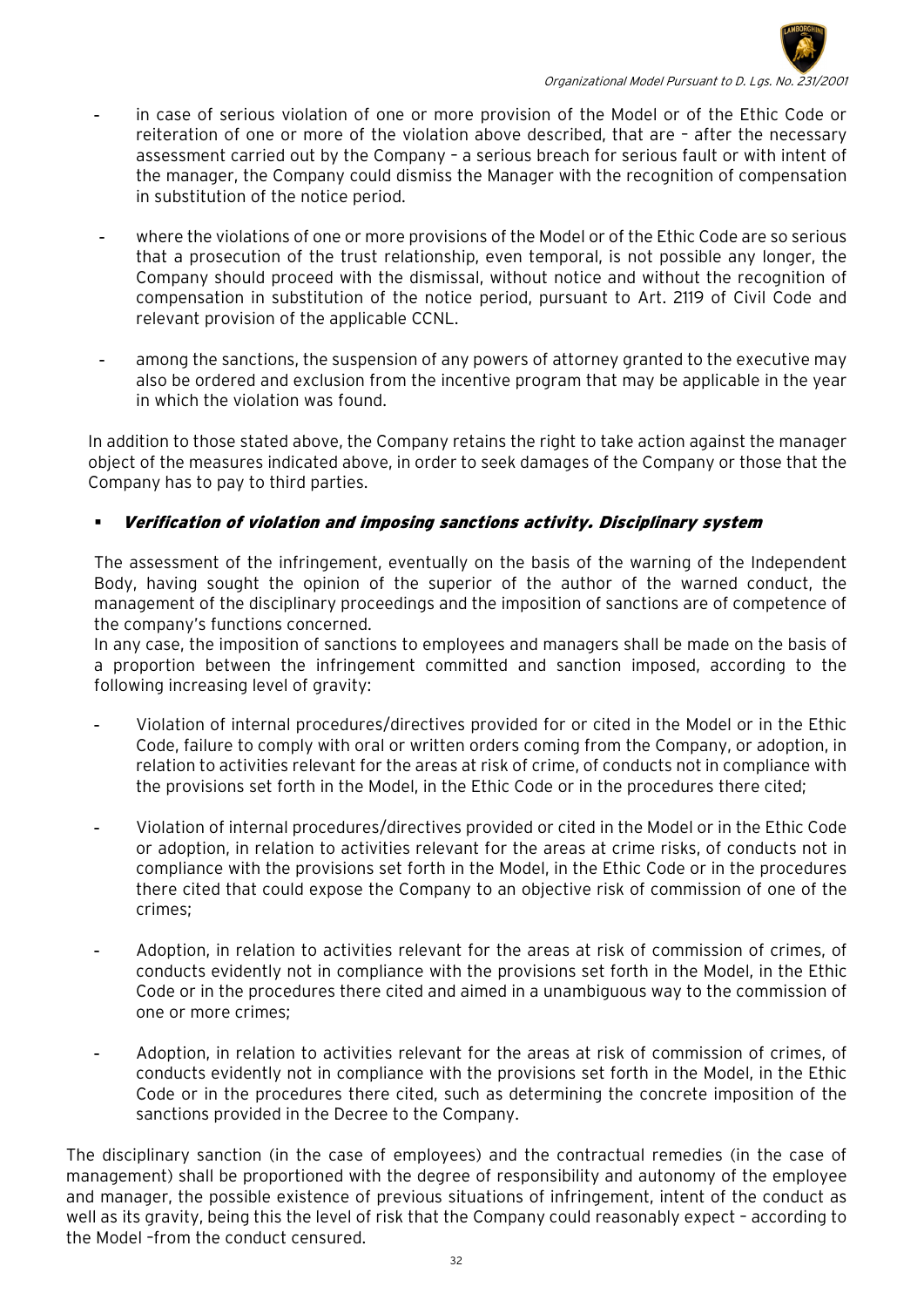

In addition, the OdV is required to be involved in the procedure for the imposition of sanctions, in the sense that the sanction is imposed only after appropriate notification to the OdV.

The OdV must also be notified of any dismissal measures relating to disciplinary proceedings. This is without prejudice to the provisions of Art. 7 of the L.300/1970 and the CCNL applicable in the subject of sanctioning proceeding, that have to be deemed integrally recall. In particular:

- No disciplinary decision shall be adopted without the prior information of the charge to the employees and having heard him in his defense;
- the disciplinary measures more serious that the oral warning shall not be imposed before five days from the information in writing of the fact that has caused the charge and during which the employee could file its justification, eventually with the advice of a union's representative;
- if a decision is not taken in the six days after the file of said justifications, those shall be deemed to be accepted;
- the sanction shall be executed through a written and reasoned measure;
- in the case in which the infringement charged could lead to the dismissal, the employee could be suspended as a precautionary measure until the moment in which the dismissal shall be imposed, provided however the right to the salary;
- for the recidivism the disciplinary measures older that two years shall not be taken into account.

## <span id="page-32-0"></span>4.2 Measures for Managing Directors

In the event of violation of the provisions contained in the Model and/or the Ethic Code by one or more members of the Board of Directors, the other Directors and/or the Statutory Auditors and/or the OdV shall inform, without delay and in writing, the Board of Directors, the Board of Statutory Auditors and the OdV, by means of communication to the chairmen of the aforementioned bodies (or to one of their members if the report directly concerns the chairman).

After examining the report, the Board of Directors and the Statutory Auditors, after verifying the validity of the objections, including, if necessary, by hearing the person concerned, and after hearing the OdV, adopt the appropriate measures permitted by current legislation according to the concrete gravity of the violation, convening the Shareholders' Meeting if necessary.

In any case, the Company's right to exercise liability and compensation actions is unaffected.

# <span id="page-32-1"></span>4.3Measures for the members of Statutory Auditors

In case of infringement of the provisions contained in the Model and in the Ethic Code by one or more members of the Statutory Auditors, the Board of Directors and/or the Independent Body shall inform without delay, in writing the entire Statutory Auditors in the person of the President and for undertaking the appropriate measures allowed by the law in force, included the revocation of the office.

In the most serious cases, the Board of Directors, having sought the opinion of the Statutory Auditors, shall call the Shareholder Meeting in order to undertake the appropriate measures.

In any case, this is without prejudice to the faculty of the Company to undertake legal actions and to ask for damages.

#### <span id="page-32-2"></span>4.4 Measures for collaborators and commercial partners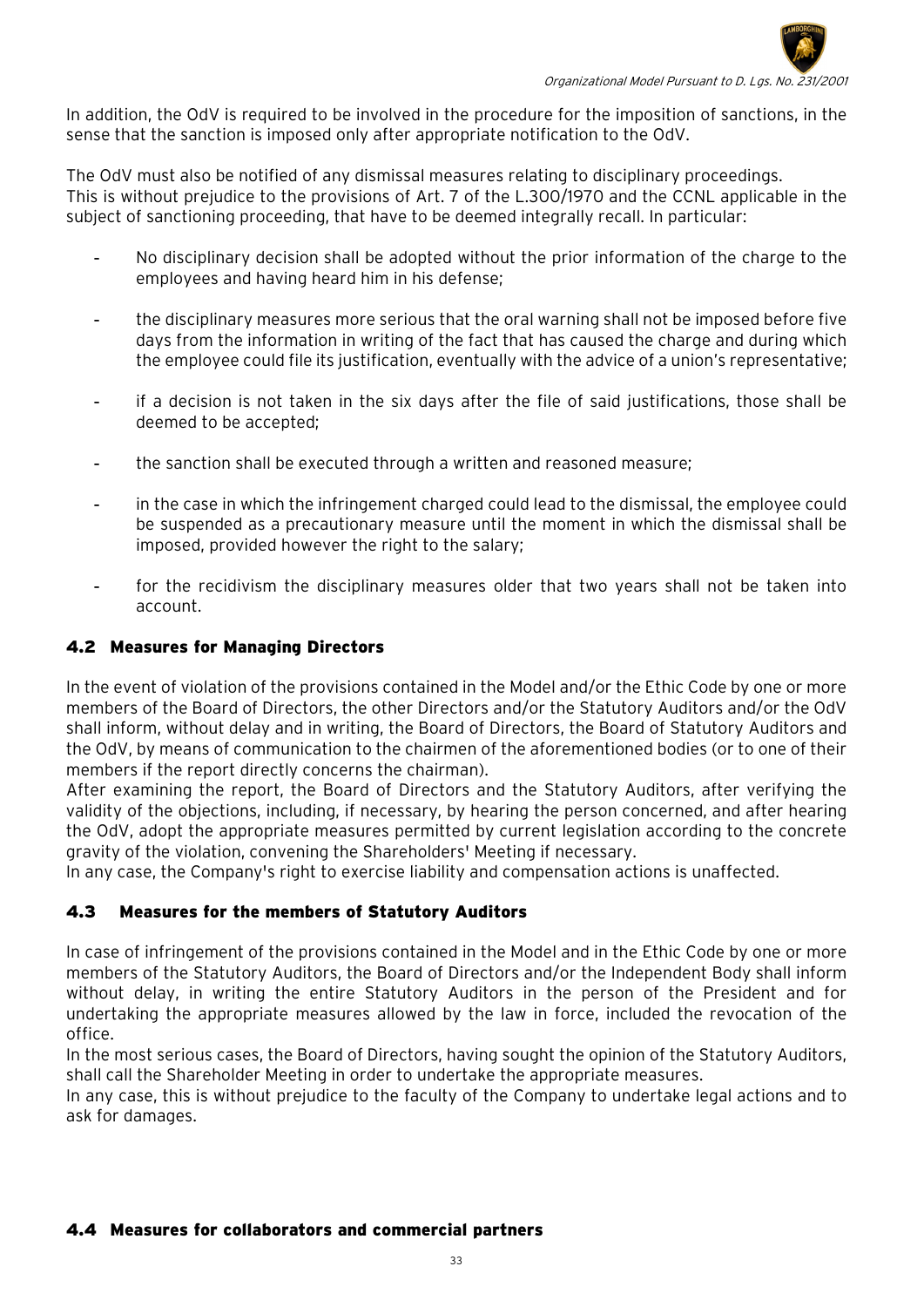

Any conduct by collaborators, consultants or other third parties linked to the Company by a contractual relationship not of employment (e.g. dealers and importers), in violation of the provisions of the Decree, the Ethic Code and / or the Model for the parties under their jurisdiction, may result in the application of penalties or termination of the contractual relationship, without prejudice to any claim for compensation if such conduct results in damage to Lamborghini.

To this end, the agreements of consultancy or collaboration with parties outside the Company make express reference, among the contractual obligations, to the respect of the law, the principles contained in the Ethic Code and, as far as applicable, in the Model<sup>6</sup>.

In the event that the non-compliance results in a serious breach or the application by the Company of one of the administrative sanctions provided for in the Decree or in any case in the event that the relationship of trust between the Company and the counterparty is no longer valid, in application of art. 1456 Civil Code. Lamborghini has the right to terminate the existing contract.

For less serious violations, which do not irreparably determine the disappearance of the relationship of trust, in compliance with the contractual clauses, adequate and proportionate penalties will be applied.

The OdV is informed of the violation ascertained and the actions taken against the third party.

# 5. INFORMATION AND TRAINING

## <span id="page-33-0"></span>5.1 Information and training of Recipients

In order to ensure the effectiveness of the Model, the Company ensures adequate knowledge and disclosure of the rules of conduct contained therein to the members of the Corporate Bodies and to all employees (including seconded employees), external collaborators and third parties who have relations of any kind with the Company.

This objective concerns all the resources falling within the above categories, whether already present in the Company or to be employed in the future.

The level of training and information is implemented in specific and appropriate ways in relation to the function performed by the Recipients.

In this context:

- i. The adoption and the update of the Model shall be communicated to the employees, to the Head of O.U. and Managers through the intranet section and are subject to information/training in the specific parts.
- ii. The Ethic Code and evidences on the Model adoption are available to new employees by the Human Capital & Organization together with the rest of the documentation that is delivered during the hiring process.

All statements of acknowledgment and commitment to the respect of the Ethic Code and/or the Model are stored by the Human Capital & Organization.

In addition, adequate training of the Company's personnel and collaborators on the contents of the Decree and the Model and/or the Ethic Code is provided for.

In particular, it is envisaged that the principles of the Model, and in particular those of the Ethic Code which is part of it, are illustrated to company resources through specific training activities (e.g., courses and seminars, also on-line, questionnaires, etc.), in which participation is compulsory and whose implementation methods are monitored by the OdV which verifies the preparation of specific training plans.

<span id="page-33-1"></span><sup>-</sup><sup>6</sup> In the event that the contractual counterparty has in turn adopted a Ethic Code or equivalent document, it is possible to insert a clause in which each party acknowledges that it undertakes to observe its own code of ethics, after verifying the consistency of the principles expressed therein with those declined by counterparty.